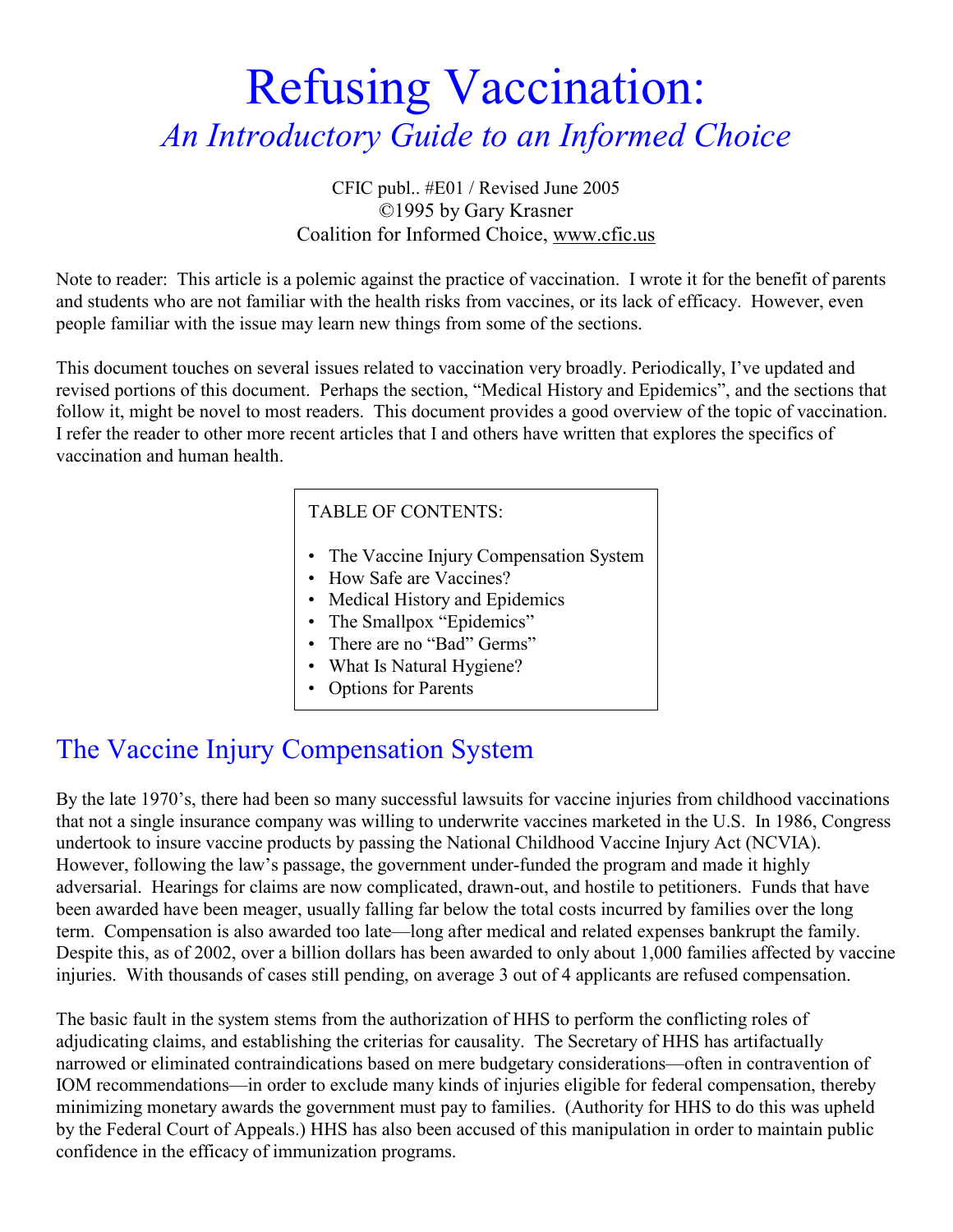How could they possibly compromise their integrity this way? Just consider that they invested in a career in which they first were indoctrinated with an exaggerated hubris and confidence in the conventional theory of infectious disease and the notion that vaccination is modern medicine's greatest achievement, and then embarked on a career path in which they either promoted or administered vaccinations. Of those that enter the public health services, can we really expect them to impartially interpret and report on vaccine safety and effectiveness, or to extend compensation for delayed reactions in children, and thereby undermine the efficacy of vaccination programs that they operate? How else can HHS deny there are causal relationships involving dozens of diseases, while at the same time year after year reject grant applications from accredited researchers and institutions that want to investigate the associations, or the basic science that may unravel the causes, if it's not to sustain the disease paradigm that's become the cornerstone of their profession, and defend it when it's under attack?

The overtly strict rules for establishing causality by HHS are apparent when viewing the stark differences in the adverse effects listed in the HHS Vaccine Injury Table, as opposed to the Physician's desk reference, or the more cautious (and honest) manufacturer's product inserts that protects companies from liability—a condition of NVCIA under Public Health Service Act, Section 2122, Direct Warnings (Else why would they even consider listing adverse effects?)

On February (2002), Dan Burton (R-IN) and Congressman Henry Waxman (D-CA) introduced HR 3741 (still pending), which corrects at least some of the system's failings. It extends the statute of limitations for filing a petition in the Vaccine Injury Compensation Program to six years, and establishes a two-year window for families to file a petition if they were previously excluded from the program by the existing statute of limitations. It also increases the compensation for vaccine-related deaths to \$300,000; make compensation for lost earnings more generous; allow compensation for the costs of family counseling and creating a guardianship; and allow for the payment of interim attorneys fees and costs while a case is under review.

However, what their bill cannot rectify is the inherent folly in having taxpayers assume the liability costs of a product that poses acknowledged adverse reactions, and is universally administered to children through state health mandates (the so-called "No Shots, No School" laws, where in many states the legal exemption provisions are difficult to qualify). As an analogy, it would be as if the federal government assumed the product liability costs of Ford automobiles, and every state thereafter mandated that only Fords be driven. No doubt the subsequent percentage of Ford's revenue spent on safety testing would be close to 0.00%. Hence, parent and consumer organizations argue that it's naive to assume that vaccine safety can improve under the compensatory mechanism for vaccines in place today.

Despite FDA estimates that 9 out of 10 reactions go unreported, the federal Vaccine Adverse Event Reporting System (VAERS) receives annually between 12,000 and 14,000 reports of adverse reactions, including hospitalizations, injuries and deaths following vaccination. About 17 percent range from life-threatening illness to death. Over 30 thousand reports of adverse reactions are associated with the recently mandated hepatitis B vaccine alone, with perhaps over 500 deaths. Follow-up surveys indicate many deaths and injuries that parents reported were not recorded by the system at all. Even injuries recorded under this passive reporting system don't include critical followup data, such as whether or not the person recovered from the injury. All told, each year there may be well over a million new health problems in children that appear soon after vaccination, with no mechanism in place to determine which ones have a causal relationship to the vaccine.

In the early 1900s, only small pox vaccine was given to children. By 1944, a dose each of diphtheria and pertussis was recommended, with the combined DPT vaccine introduced after 1947. By mid-century, there were a few hundred cases of autism. A dramatic upsurge of autism cases by mid-1964 followed increased vaccine doses in that decade (which by then was added the live measles and polio vaccines) at 2, 4, 6 and 18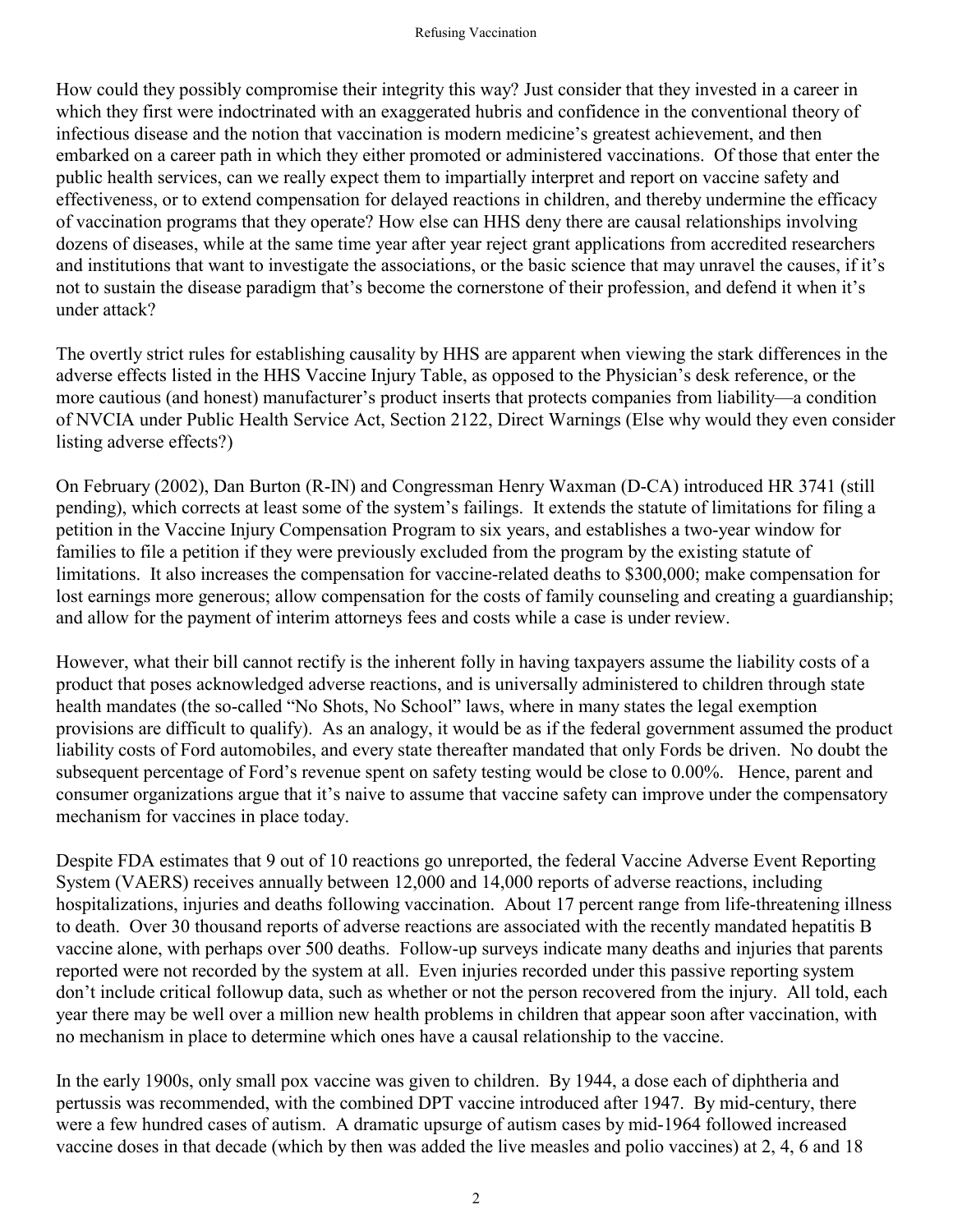months of age. In 1979, rubella vaccine was available, and the MMR vaccine was routinely given to children at 12 to 15 months of age. Federal grants to states permitted free DPT, polio and MMR vaccines to children in public health clinics; and the CDC was encouraging states to actively enforce mandatory vaccination laws to raise national vaccination rates. The age of onset of autism began to shift by the mid-1980's, until today, the onset-at-18 months children outnumber the onset-at-birth children by 2 to 1.

Today, a child receives about 39 doses of vaccines by the time he's 6 years-old. By the time he's finished primary school, he would have received roughly four times that many doses. National vaccination rates for children under age three have climbed from between 60 to 80 percent in 1967 for DPT, polio and measles vaccine to 90 percent in 1999 for DPT, polio, MMR, and Hib vaccines. Vaccine coverage rates with core vaccines for five-year-old children entering kindergarten have reached over 98 percent in many states.

According to the April, 1996 FDA Pink Sheet, members of the Vaccines & Related Biologicals Advisory Committee cited flaws in the VAERS program including: "1) passivity of the surveillance system; 2) under reporting; 3) lack of a control population; 4) inability to determine causal relationships; 5) imprecise definition of 'serious' events; and 6) lack of a mechanism to detect delayed adverse events". Further flaws in the program were also noted by Dr. Robert Chen, MD, Chief of the Centers for Disease Control Office of Vaccine Safety & Development. FDA Pink Sheet dated June, 1996, reports his comment: "Of all the positive things that were done by the Vaccine Compensation Act…one thing that (was) more or less neglected is research. They (legislators) found a mechanism to fund an injury compensation program after the injury has already happened, but there's really no way at this point to fund research to try to prevent such injuries."

Because of problems like these, the 4,000 members of the Association of American Physicians and Surgeons (AAPS)—a professional association of physicians founded 1943—to vote on November 2000, at their 57th Annual Meeting in St. Louis to pass a resolution calling for an end to all state mandatory childhood vaccinations. The resolution passed without a single "no" vote. [\(www.aapsonline.org\)](http://www.aapsonline.org)).

The simplistic counter-argument is that taxpayer indemnification of the drug companies will prevent trial lawyers from feeding at the trough with frivolous lawsuits. But accountability is an essential cornerstone of modern commerce. It's either that, or socialism, in which the government manufactures the vaccines. But NVCIA is a grotesque hybrid of both systems. It eliminates time-tested checks and balances by permitting the private sector to gladly accept profits, without assuming proportional risks, thereby ensuring that product safety takes a back seat.

### Why Is Compensation Denied?

Contrary to the claims of vaccine promoters and proponents, vaccine injuries appear to be the norm: Many children exhibit seemingly "mild" reactions, followed later perhaps by slowed physical or cognitive development, or changes in consciousness or emotional behavior. So-called "minor" complications like these are never linked to the vaccine, nor do such cases ever receive compensation. The government denies that many common symptoms and disabilities are the result of vaccination, by citing biased and fraudulent "safety" studies and field trials sponsored or performed by the drug companies who developed the vaccine and wish to profit by its sale. For example, compensation is not awarded for delayed reactions, or for chronic diseases that vaccines are suspected of causing, like lupus, cancer, arthritis or multiple sclerosis.

Details of compensation claims are difficult to obtain. The government cites the privacy rights of the individual claimants. However, parent support groups have received many complaints from parents regarding seemingly clear-cut reactions just a few days following vaccination, but which failed to qualify for compensation.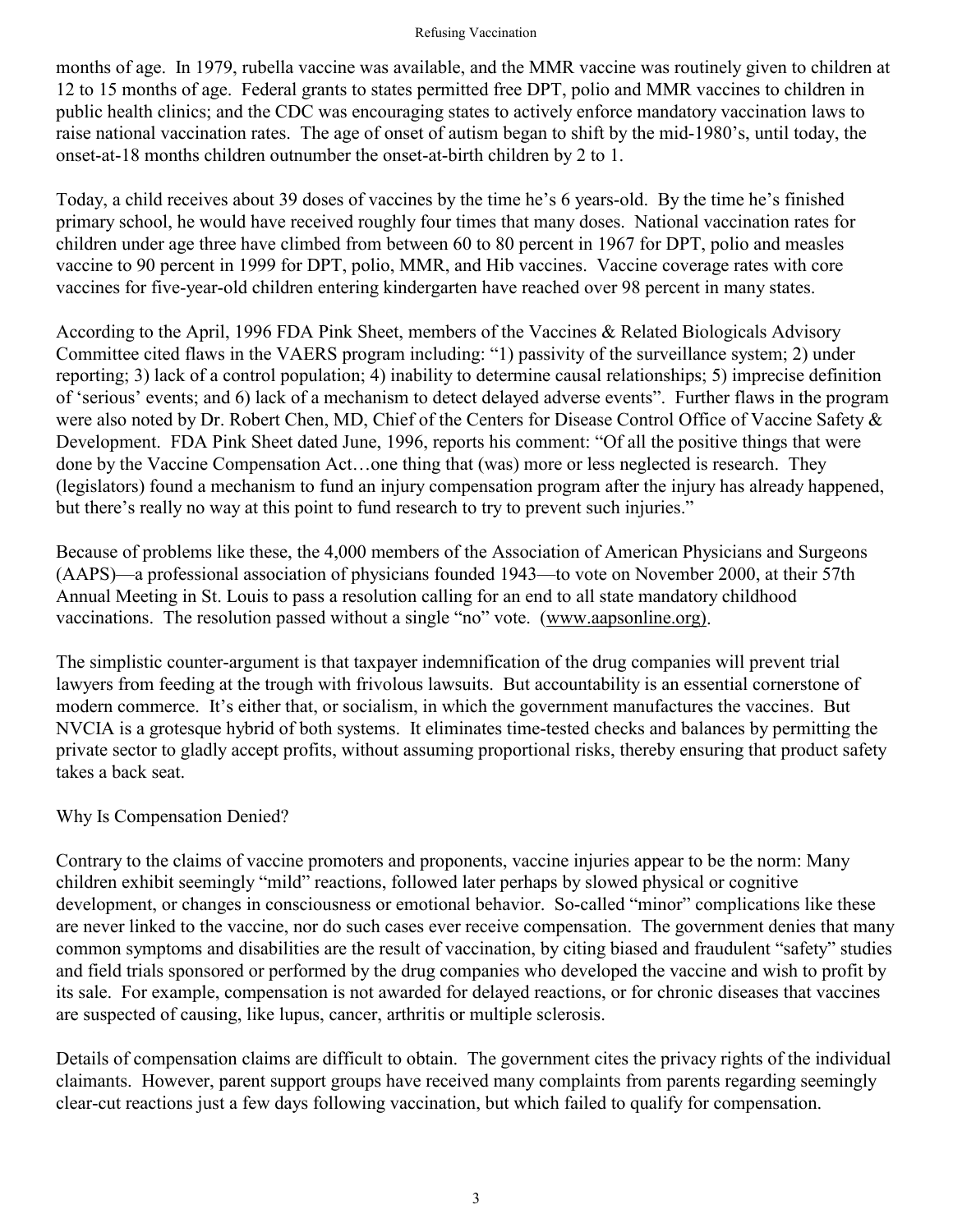Harold E. Buttram, M.D., author or Vaccinations and Immune Malfunction (1982, Humanitarian Publishing Co., Quakertown, PA) said in 1997, "If an individual patient goes into anaphyllactic shock following an injection of penicillin, no one questions that the penicillin caused the reaction. Yet when a severe reaction follows a vaccine, experience has shown that the vaccine is disallowed as a cause in a majority of instances."

The Problem With The Doctors

The safety reform portion of NCVIA requires doctors to provide parents with information about the benefits and risks of childhood vaccines prior to vaccination, and to report vaccine reactions to federal health officials. Doctors are required by law to report suspected cases of vaccine damage. To simplify and centralize this legal requisite, federal health officials established the Vaccine Adverse Event Reporting System (VAERS)—operated by the Centers for Disease Control and Prevention (CDC), and the Food and Drug Administration (FDA). But although there is a statutory requirement for doctors to report adverse effects, there are no sanctions in the law to deal with doctors who do not comply with this law. To the contrary, Congressional testimony chaired by Dan Burton (R-Il.) revealed that medical personnel are discouraged from reporting reactions.

Therefore, it is no surprise that most doctors won't report symptoms and complaints, nor will they associate them with the vaccination, thereby withholding the corroboration that is needed to substantiate a claim. This often happens even after a death or permanent injury just a few days following the administration of a vaccine. That's why about 95 per cent of all claims are filed exclusively by parents. Even parents who are generally aware that there are risks associated with vaccination do not realize that symptoms that become apparent days or weeks later, may have been the result of the vaccines. A special investigation in the December 1996 issue of Money magazine —The Lethal Dangers of the Billion-Dollar Vaccine Business—found that doctors and federal health officials tend to downplay vaccine reactions hoping the public will remain confident about vaccination and to keep vaccination compliance rates high.

According to Money: "from 1991 through 8/96, 48,743 adverse reactions were reported. Unfortunately, those figures represent only a small portion of the dangers. For example, a 1995 CDC study found that reporting rates were less than 1 per cent for serious reactions such as loss of consciousness after a DPT Shot. A 1994 survey of doctors' offices in seven states conducted by the NVIC, found that only 28 of 159 offices said they file a report after a patient has an adverse reaction to a vaccine."

What Do Doctors Really Believe?

If consensus among doctors is the gold standard for both the courts and policymakers, then perhaps looking at what doctors *do* for themselves and their families may reveal more of what they believe than what they *say* they believe.

If consensus among doctors is indeed the gold standard for both the courts and policymakers, then perhaps looking at what doctors *do* for themselves and their families may reveal more of what they believe than what they *say* they believe.

Studies show that vaccination rates for doctors and nurses are not at the optimum levels one would expect to see. OB/GYN physicians, for example, are supposedly vulnerable to certain diseases. Yet the February 20th, 1981 issue of JAMA reported a study showing that less than 10 per cent of them were vaccinated against their at-risk diseases. The next lowest rate of participation occurred among pediatricians. "Fear of unforeseen vaccine reaction" (quote from article) was the prevailing concern among the physicians.

More recently, there's a rebellion in the U.K., where uptake of the MMR injection is at its lowest level in over a decade, with one in five two-year-olds have not been given the shot. The concern among the public is the effects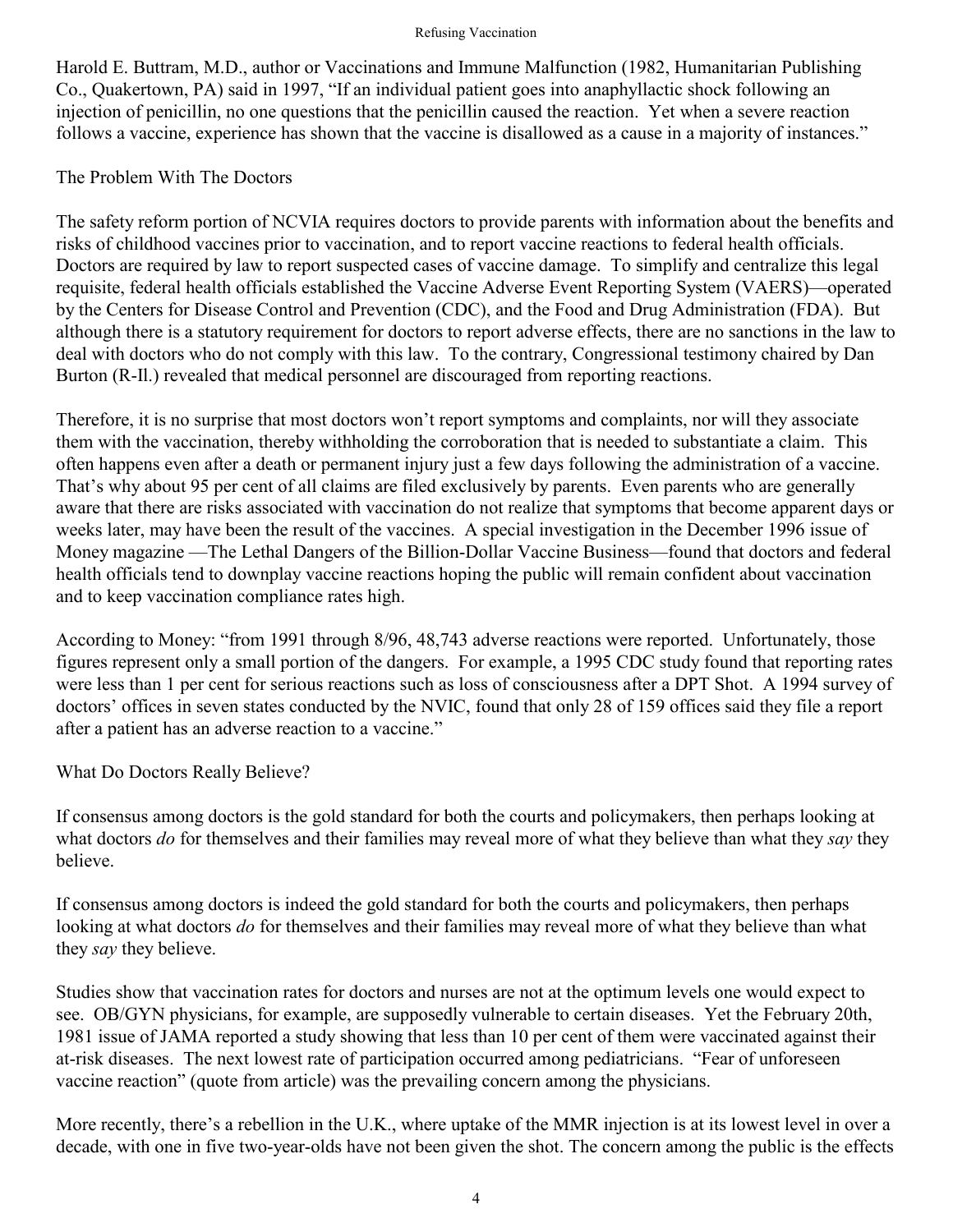from the combined vaccine. Many parents have rejected MMR since it was linked to the development of bowel disease and autism in controversial research findings by Dr. Andrew Wakefield.

Yet it appears that doctors and nurses are more worried about the possible health risks of the triple vaccination than they are prepared to admit in public: Two out of five children being given single vaccines instead of the MMR jab have parents who are medically trained, a survey 2 years ago found. Data for 58,000 children who have completed courses of single vaccines since 1999. Of these, almost 23,000 had at least one parent who is medically trained, including GPs, hospital and practice nurses, health visitors and even consultants.<sup>1</sup>

Another survey published the British Medical Journal two years ago found that one in three nurses working in GP surgeries believed the triple jab might be linked to serious side- effects, such as Crohn's disease and autism. It found that nearly half of family doctors and nurses were worried about giving children their second dose of  $MMR.<sup>2</sup>$ 

Last November 2005, Pediatrics<sup>3</sup> published a study which surveyed 2,070 Swiss physicians, which found that 10% of nonpediatricians, and 5% of pediatricians do not agree with, nor follow official immunization recommendations for their own children. The authors of the study noted that this rate—and the rationales the dissenters provided—is roughly equivalent to those of other educated health care consumers.

For example, 5 percent of nonpediatricians would not use the Hib vaccine for their own child. Their reasons included a lack of concern about the disease, and the desire to reduce vaccines to a minimum. Similarly, almost 5 percent of physicians did not use the MMR vaccine in their own children. The reasons included a *"the wish to avoid the trivalent combined vaccines because of safety concerns, and the preference for infection-driven rather than vaccine-induced immunity."* The rates for *delaying* vaccinations were higher: Almost 10 percent of nonpediatricians would delay the initiation of DTaP vaccination beyond 6 months and 15 percent would not give the first dose of measles or MMR before 2 years of age.

In keeping with the theme of arrogance and paternalism, the authors were puzzled over the dissenting decisions of physicians who should apparently know better: *"Despite their scientific training and education, they express the same concerns as those that prevail in the public."*

Perhaps most of you recall that by the end of 2002, the news media reported that thousands of medical first responders and emergency room doctors refused to take the free smallpox vaccinations, even following later assurances from the Department of Homeland Security that those vaccinated would receive free and full insurance to cover possible adverse reactions. There were so many doctors and hospitals that refused the vaccine that the Department of HHS changed the directive to a voluntary recommendation, in order to calm a controversy liable to raise public awareness to the fact that vaccines pose risks.

In September 2004, Virginia Mason Medical Center wanted to be the first hospital in the nation to make flu shots mandatory for its staff and volunteers in an effort to protect patients.<sup>4</sup> In response to a reported 55 percent

<sup>&</sup>lt;sup>1</sup> Jenny Hope, "Doctors' Children Avoid MMR", Daily Mail, femail.co.uk - 6 May 2003 archived: <http://www.earlychildhoodmichigan.org/articles/5-03/DailyMail5-6-03.htm><br><sup>2</sup> Ibid Ibid.

<sup>&</sup>lt;sup>3</sup> Posfay-Barbe KM, et al. "How do physicians immunize their own children? Differences among pediatricians and nonpediatricians"; Pediatrics 2005 (Nov); 116:e623-e633. [Note: The overall response rate was 49.1% and just over half of the respondents were pediatricians. Ninety percent of respondents had at least one child.]

<sup>&</sup>lt;sup>4</sup> Debera Carlton Harrell, "Virginia Mason's mandatory flu-shot plan sparks backlash"; Seattle Post-Intelligencer; September 22, 2004. Archived at: [http://seattlepi.nwsource.com/local/191881\\_flushot22.html](http://seattlepi.nwsource.com/local/191881_flushot22.html)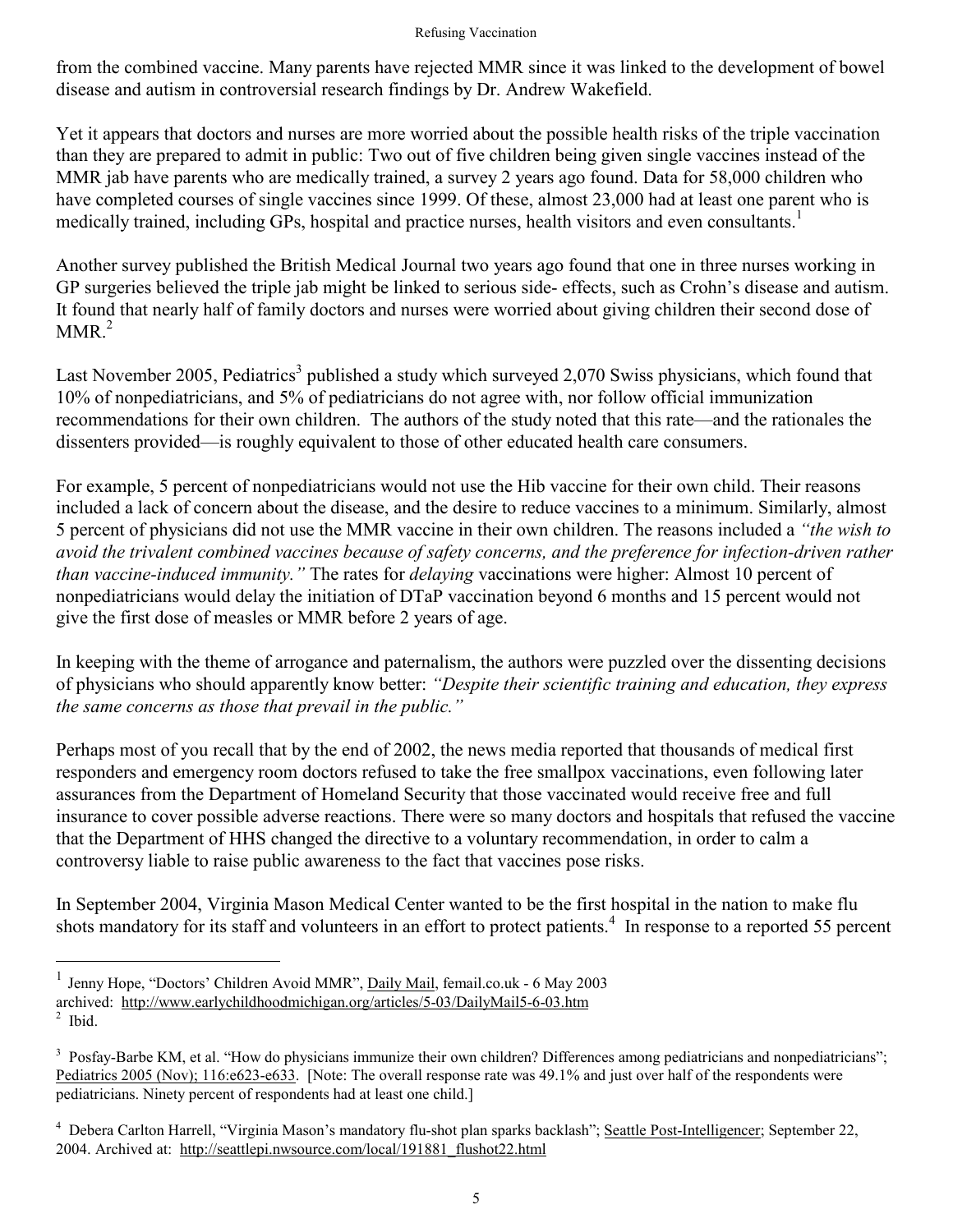immunization rate among the 5,000 staff members (vaccinations are free for staff members), all staff members—which included nurses but not doctors—were informed that they would be fired if they don't receive the flu vaccine for that year.

The Washington State Nurses Association (WSNA), representing 12,000 nurses in Washington state, released a statement<sup>5</sup> opposing this requirement, stating in part:

"Registered nurses understand better than anyone both the benefits as well as the side effects of the flu vaccine and must have the personal choice to decide whether or not to receive the vaccination. Educating nurses and other staff about the importance of the vaccination and allowing each individual to make a decision with regards to the vaccination is what we would support," said Lauralee Mayorkinos, RN, WSNA local unit chair at VMMC.

Barbara Frye, Director of Labor Relations for WSNA, said nurses are most concerned that what *"should be a matter of individual choice"* is being taken from them under threat of job loss. *"Getting stuck with a needle with a drug in itself is invasive,"* Frye said. *"Nurses are well-educated on this issue, and they know that there is no drug or vaccine that doesn't have a potential health risk."* <sup>6</sup>

Indeed, that year some flu vaccine was found to be contaminated. Another case of bacterial contamination shut down a British plant that made half the U.S. supply of vaccines. In the prior year, it was estimated that half the adults who came down with flu had first received the shot. In the court filing to stop the vaccine requirement, WSNA wrote that requiring flu shots violates the hospital's duty *"to maintain a safe and healthy workplace."* It contended the shots pose risks, and that the hospital's alternative for religious or health reasons—an antiviral medicine—is even worse because those medicines have *"significant side effects."<sup>7</sup>*

On January 7th, 2006, The United States District Court ruled in favor of WSNA. The nurses union wrote that it *"oppose[s] any health care facility threatening to fire people if they do not submit to the mandatory vaccination, especially in the absence of a declared public health emergency…"* <sup>8</sup>

Finally, on January 26, 2006, the union filed an unfair labor practice charge with the National Labor Relations Board, alleging that Virginia Mason Medical Center *"retaliated and discriminated against the registered nurses for exercising their contractual right to refuse flu vaccination by forcing them to wear masks."* Their press release continued: *"According the Center for Disease Control and Prevention (CDC), 'no studies have definitively shown that mask use by either infectious patients or health-care personnel prevents influenza transmission.'"* 9

<sup>&</sup>lt;sup>5</sup> Washington State Nurses Association; "Nurses Outraged by Virginia Mason Medical Center's Mandatory Flu Vaccination Policy"; PR Newswire Association; September 21, 2004. Source: [http://www.wsna.org,](http://www.wsna.org) and archived at: <http://www.prnewswire.com/cgi-bin/stories.pl?ACCT=109&STORY=/www/story/09-21-2004/0002256226&EDATE>=

<sup>6</sup> Debera Carlton Harrell, *Ibid*

<sup>&</sup>lt;sup>7</sup> Danny Westneat; "Flu Shot Helps Job Security?"; The Seattle Times; October 8, 2004. archived at: [http://seattletimes.nwsource.com/html/localnews/2002057338\\_danny08.html](http://seattletimes.nwsource.com/html/localnews/2002057338_danny08.html)

<sup>&</sup>lt;sup>8</sup> Press Release; "Nurses Win Federal Court Decision on Virginia Mason's Mandatory Flu Vaccination Policy"; Washington State Nurses Association, Seattle, WA; January 7, 2006; Archived at: <http://www.wsna.org/snas/wa/pubrel/releases/release.asp?id=22>

<sup>&</sup>lt;sup>9</sup> Press Release; "Nurses Charge Virginia Mason for Retaliation Against Nurses for Exercising Their Right to Refuse Flu Vaccination"; Washington State Nurses Association, Seattle, WA; January 26, 2006; Archived at: <http://www.wsna.org/snas/wa/pubrel/releases/release.asp?id=29>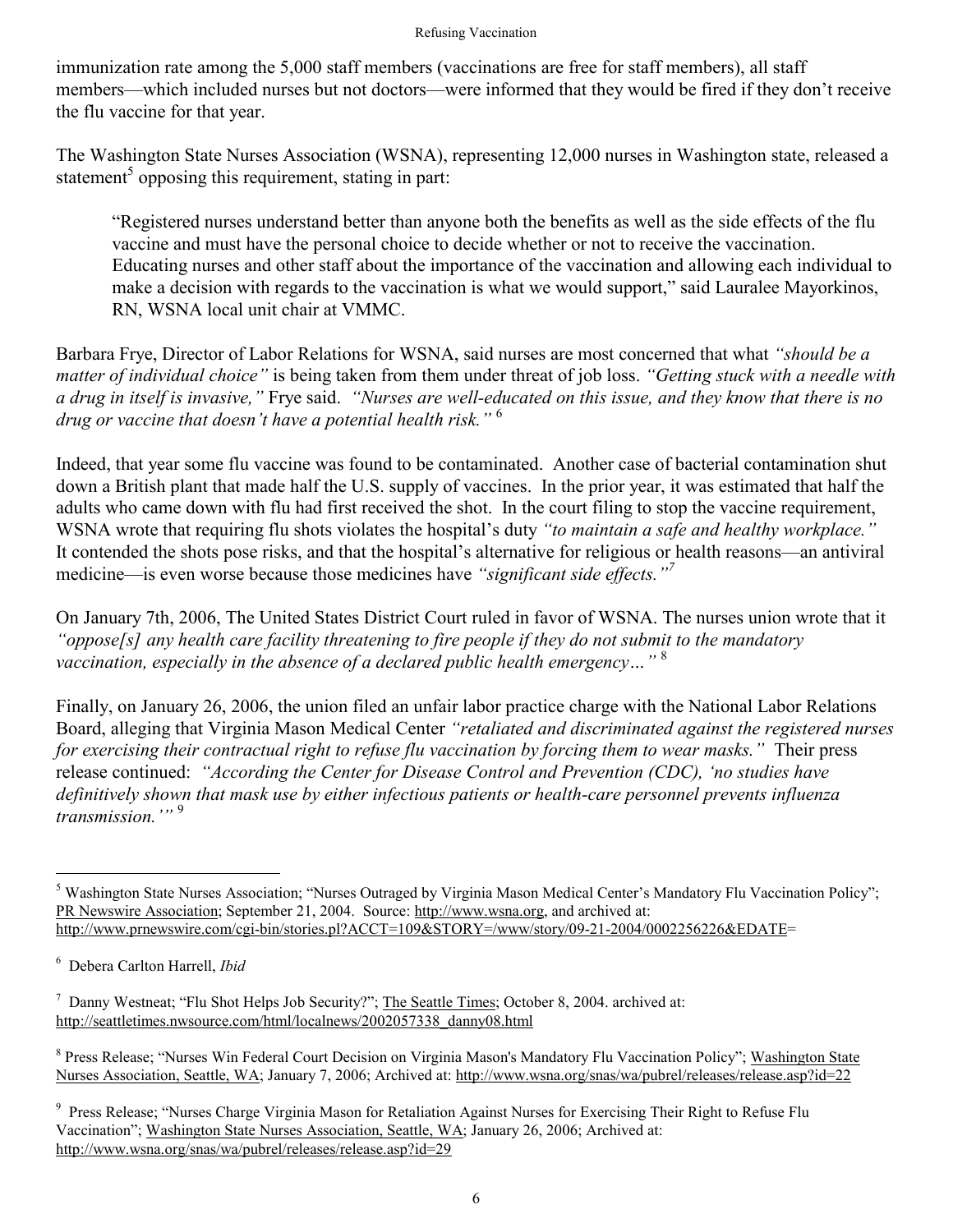The comparisons here are striking. Children in schools have no comparable protections with regard to personal rights or advocates making such arguments. Yet one would think ill patients in hospitals are more susceptible to communicable diseases than healthy teachers and students.

Nevertheless, advocates for mandates for nursing staffs are persisting. According to Dr. Trish Perl, Johns Hopkins' senior hospital epidemiologist and flu expert, research shows that despite free and ready access to the vaccine, only 38 percent of all health care workers actually get a flu shot.<sup>10</sup> In calling for mandatory vaccination of all health care workers in November 2005, she stated, "we have gone as far as possible with vaccination programs emphasizing education and health promotion. It's now time to go the extra step …" Although she acknowledged that current federal workers' rights prevent employers from making vaccinations a requirement.

[Note: The article about Dr. Perl by David March ended on a somewhat self-contradictory note, hinting that there exists free choice by alluding to an open discussion, but which is about a foregone outcome: *"Perl says her proposal is open to discussion at Hopkins. 'Ultimately, we want to make vaccination as mandatory for workers as the law allows…', she says."*]

## The Problem With The Regulators

Not only is there gross underreporting by doctors in the federal Vaccine Adverse Event Reporting System (VAERS), but the FDA itself has been unwilling to investigate clusters of injury reports to identify particularly unsafe vaccine lots. The Money article reported that, "even with timely reporting, the FDA is reluctant to act". Money learned that not only did the FDA "feel that no action was needed" concerning a vaccine lot that produced 70 adverse reactions—including nine deaths, the FDA also felt that no action was needed for several other lots that had even higher numbers of reports of adverse reactions. The FDA also admitted that no lot has ever been recalled because of adverse effects since the centralized reporting system was established in 1990. Even prior to that, the government has neither publicized nor recalled such "hot lots", in over 15 years. NBC News ("Now" series, 3/2/94) reported that the FDA has never even established a criteria for a recall.

The FDA also admitted that no vaccine lot has ever been recalled because of adverse effects since the centralized reporting system was established in 1990. Even prior to that, the government has neither publicized nor recalled such "hot lots", in over 15 years. NBC News ("Now" series,  $3/2/94$ ) reported that the FDA has never even established a criteria for a recall.

Procedures for recognizing and reporting adverse reactions were allegedly set up to target unsafe batches of vaccines to prevent them from being further distributed to more children. Another reason for the data is that benefit/risk assessment cannot be determined solely by animal testing and human field trials: Scientists require data from large random samplings of children. Yet government officials insist that VAERS was designed to merely "document" suspected cases of vaccine damage. No attempt is made to confirm or deny the VAERS reports. Parents are not being interviewed, and the vaccines that are linked to the severe reactions are not being recalled. Instead, new waves of unsuspecting parents and innocent children are being subjected to the damaging shots.

In 1978, a study in Tennessee showed a significant increase in deaths and injuries occurring within 24 hours after vaccination against pertussis. Shamefully, this finding merely led to a change in the way pharmaceutical companies distributed the pertussis vaccine: the lot numbers were broken up so that a particularly bad batch of the vaccine could not kill or injure a large number of children within a small geographic region, thereby making

<http://www.medicalnewstoday.com/medicalnews.php?newsid=33406&nfid=rssfeeds>

<sup>&</sup>lt;sup>10</sup> David March; "Mandatory vaccination of health care workers called for by Johns Hopkins flu expert"; Johns Hopkins Medical Institutions Flu/SARS News; 11 Nov 2005. archived at:

<sup>[</sup>note: CDC reports that nationally, 38 (not 40) percent of health workers are immunized against flu.]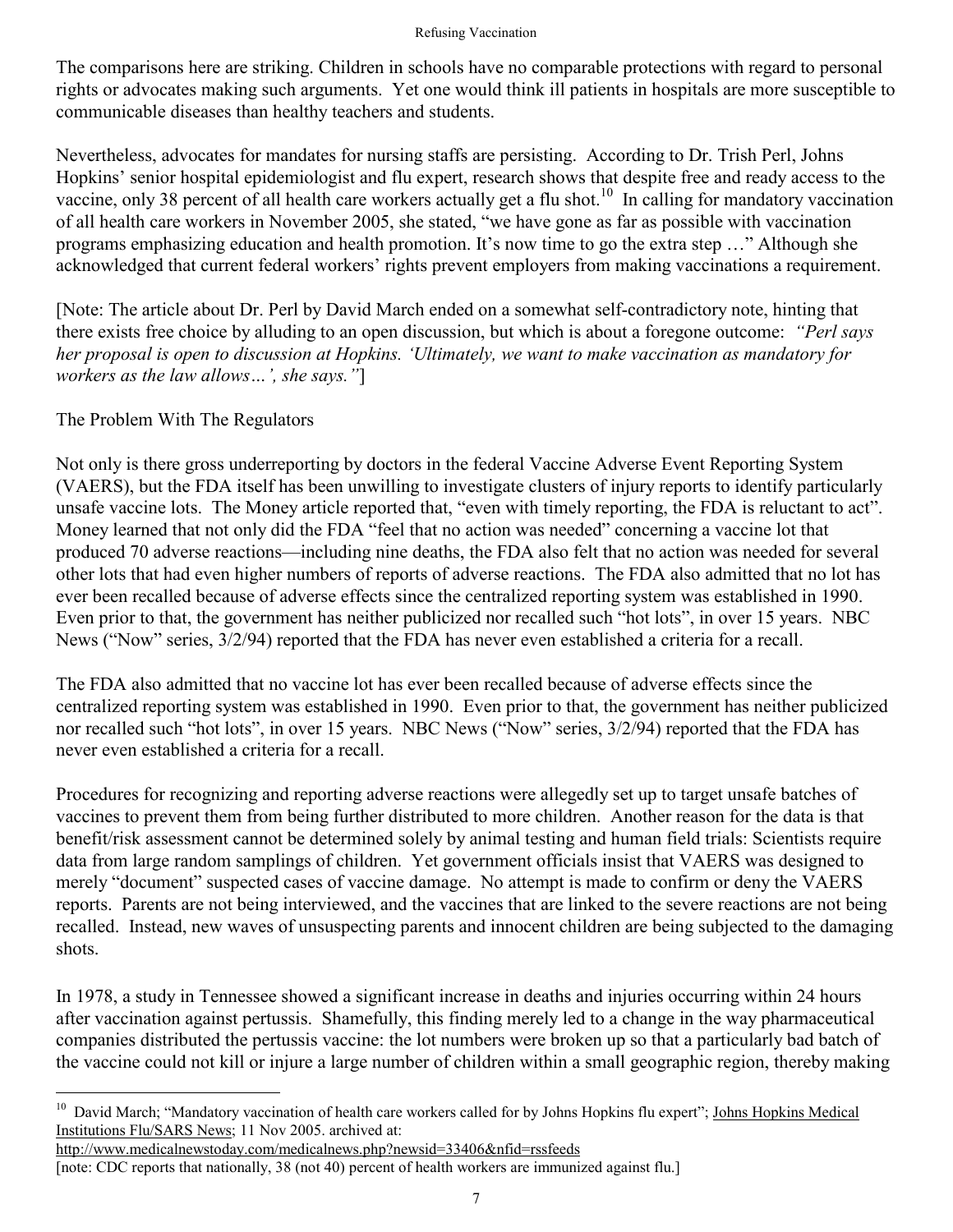it harder for parents to trace the cause of the injuries and take preventative measures to protect their other children. In effect, by allowing drug companies to disburse lots all over the country—thereby avoiding clusterings and public notice—federal health officials demonstate that their sole concern is to "protect" the efficacy of vaccination, by avoiding public outcry.

The Money magazine report said, "federal regulatory agencies reveals severe violations of public trust" and that, "health officials publicly downplay the lethal risks" of vaccination. They also discovered that "medical experts with financial ties to vaccine manufacturers heavily influence government decisions that have endangered the health of immunized kids while enhancing the bottom line of drug companies". For example, the minutes of one "CDC advisory committee meeting in 1995, at which members voted to delay recommending use of a safer polio vaccine, show that five of the nine members who participated in the discussion had financial ties to the manufacturers" of the vaccine.

On the federal level, The FDA approves vaccines for children based primarily on effectiveness. The CDC's Advisory Committee on Immunization Practices (ACIP)—a non-legally binding government committee, and the American Academy of Pediatrics Committee on Infectious Diseases (AAP)—a private special interest medical organization, each issue their general vaccine use guidelines for children, which are mostly dosage and scheduling recommendations.

Public health services are charged to ensure the well-being of the public at large. To fulfill this traditional role, its jurisdiction in state vaccination mandates has been to promote the benefits of immunizations and maximize compliance levels. These mandates have always included opt-out mechanisms for acknowledged high-risk situations and otherwise susceptible individuals. Since these individual conditions are best assessed through clinical examinations, legislatures have logically assigned this responsibility to clinical health practitioners.

But the trend in the U.S. among local health officials has been to apply these government and commercial vaccine policy recommendations to medical exemption provisions, even though the purpose for these recommendations was not to supplant assessments made by physicians. A recent JAMA editorial acknowledged that the vaccine approval and licensing process operated by the FDA and ACIP, actually functions primarily to release federal funds to buy vaccines from the manufacturers. The vaccine approval process is not strictly based upon safety considerations. (1)

 To obtain FDA approval, a vaccine must demonstrate efficacy based solely on antibody response—a limited and sometimes misleading index. Field trials on a limited number of healthy children before and after licensure are designed to detect short-term reactions only (a few days at most). (2) Post-marketing surveillance through VAERS—the government's passive reporting system—grossly under-reports vaccine reactions. (3) ACIP and AAP vaccine use recommendations are consequently faulty, and some conflict with each other. (4) And both exclude the more cautious manufacturer's usage recommendations that are written into the product's package inserts, prudently listed to protect manufacturers from liability. Large discrepancies also exist between ACIP recommendations and those found in the Physician's Desk Reference.

Other safety data that affects these guidelines comes from the Vaccine Injury Table—a list of presumptive vaccine injuries—maintained by the Secretary of Health and Human Resources. But the Secretary of HHS has continually narrowed contraindications by reclassifying symptoms and discontinuing 'at risk' categories, which excludes many kinds of injuries formerly eligible for federal compensation. This has been done merely for budgetary considerations—often in contravention of IOM recommendations—in order to minimize monetary awards the government must pay to families. (The National Childhood Vaccine Injury Act of 1986 authorized HHS to perform the conflicting roles of litigating vaccine injury claims, and establishing the criteria for causality.)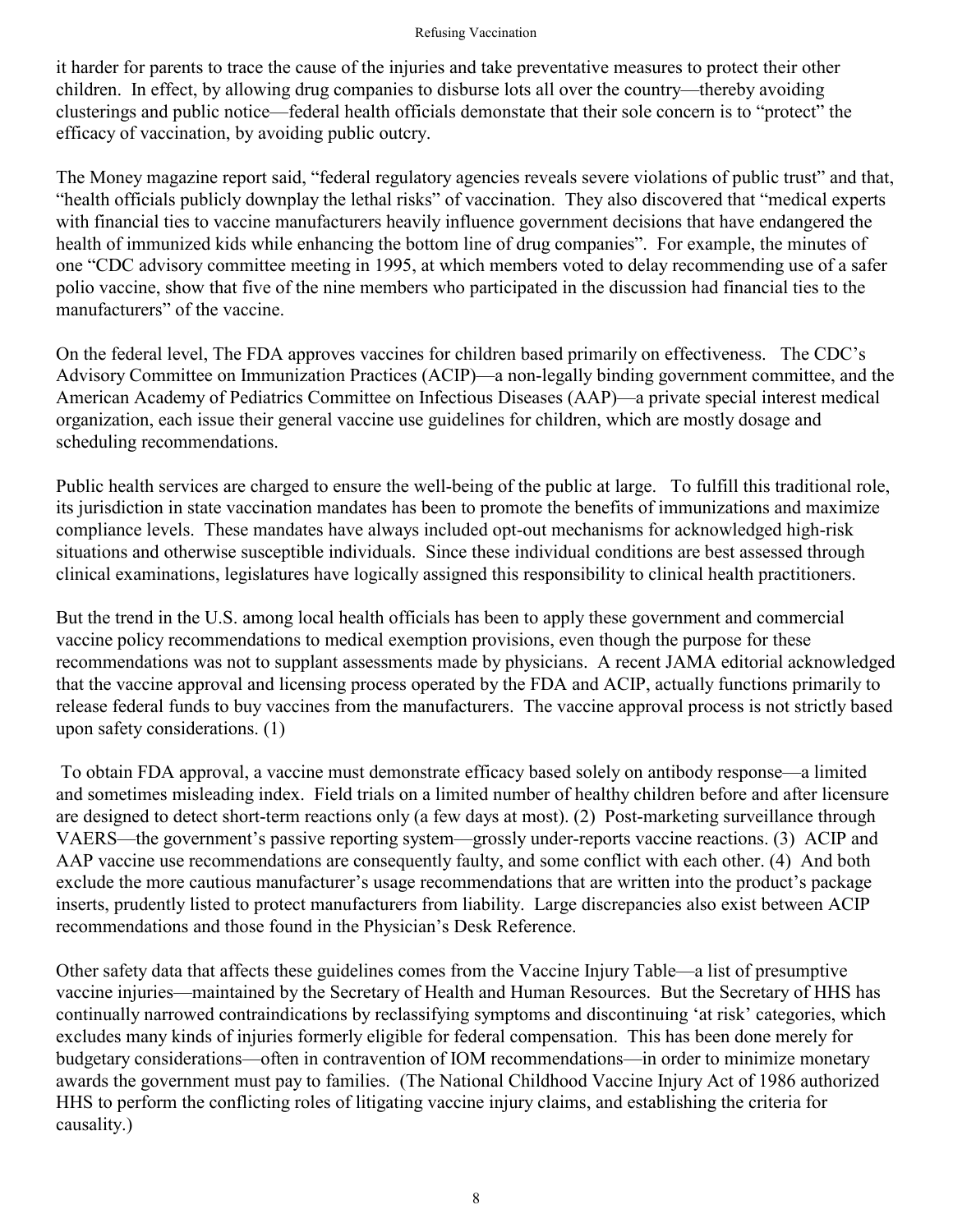- 1. Journal of the American Medical Association (JAMA), December 27, 2000, Editorial. The journal opined that vaccine mandates go into effect in America in a procedure that evades accountability, because the purpose of ACIP and FDA recommendations is essentially to release federal funds to buy the vaccines from the manufacturers. JAMA issues a stern caveat to the states: "All vaccines that are licensed and recommended for use in children should not necessarily be legally mandated for day care or school entry. Each state needs to assess each vaccine individually."
- 2. Congressional Quarterly, August 25, 2000, pg. 647

——————————————————————————————

———————————————————————————————

- 3. Multiple Sources:
- JAMA (June 2) 1993;269(21):2765-68. Former FDA Commissioner David Kessler said, "Only about 1% of serious events are reported to the FDA…"
- Andrea Rock, The Lethal Dangers of the Billion-Dollar Vaccine Business, Money Magazine, December 1996. Quote: "A 1995 CDC study found that reporting rates were less than 1% for serious reactions, such as loss of consciousness."
- Barry Forbes, Feds Vaccine Policy Under Fierce Fire, The Tribune (Phoenix, Arizona), July 25, 1999
- Barbara Loe Fisher, Co-Founder & President, National Vaccine Information Center, Vaccines: Finding a Balance Between Public Safety and Personal Choice, Testimony before U.S. House Government Reform Committee, August 3, 1999
- John Hanchette; Sunny Kaplan, Federal Claims Court Seems to Connect Vaccine & SIDS, Gannett News Service (Washington, D.C.), September 5, 1998: Part of Gannett's four-month study of federal immunization policy, examining computer records from the National Vaccine Injury Compensation Program, obtained via Freedom of Information Act. Quote: "Dr. Marcel Salive, chief of the FDA's epidemiology staff, says, 'Any number you get, take with a grain of salt'." (referring to reports of reactions)
- 4. Harris L. Coulter and Barbara Loe Fisher, DPT: A Shot In The Dark, ©1986 by Barbara Loe Fisher. Warner Books, New York, chapter 13: 'Contraindications', p190

## How Safe Are Vaccines?

Satisfactory safety studies are absent for all vaccines. The administration of multiple vaccines in one shot have not been tested for safety, let alone effectiveness. The new use of genetically engineered vaccines may have irreversible and unpredictable effects on the human genome. There haven't been generational studies on the teratological effects of attenuated virus vaccines, such as birth defects, cancer, and mutations. There haven't been adequate long-term studies to rule out the suspected link between vaccination and degenerative diseases later in life, such as arthritis, cancer and multiple sclerosis. Studies typically do not employ placebo controled, cohort groups of unvaccinated children. The safety studies that are done—usually pre-licensure tests done by the manufacturer—follow up for only 3 weeks or less, instead of several years.

The 1991 Institute of Medicine (a branch of the prestigious National Academy of Sciences) summary report titled, "Adverse Events Following Pertussis And Rubella Vaccine" (JAMA 1/15/92) stated, ". . . the committee found many gaps and limitations in knowledge bearing directly and indirectly on the safety of vaccines." ". . . Many of the reports of case series suffer from inadequate or inconsistent case definitions". ". . . Many of the population based epidemiological studies are too small or have inadequate lengths of follow-up to have a reasonable chance of detecting true adverse effects, unless these effects are large or occur promptly and consistently after vaccination. If research is not improved, future reviews of vaccine safety will be similarly handicapped."

In 1994, the Institute of Medicine followed up with another scathing report highly critical of the methods by which vaccines are tested for safety. According to Money, "Out of 59 health problems suspected of being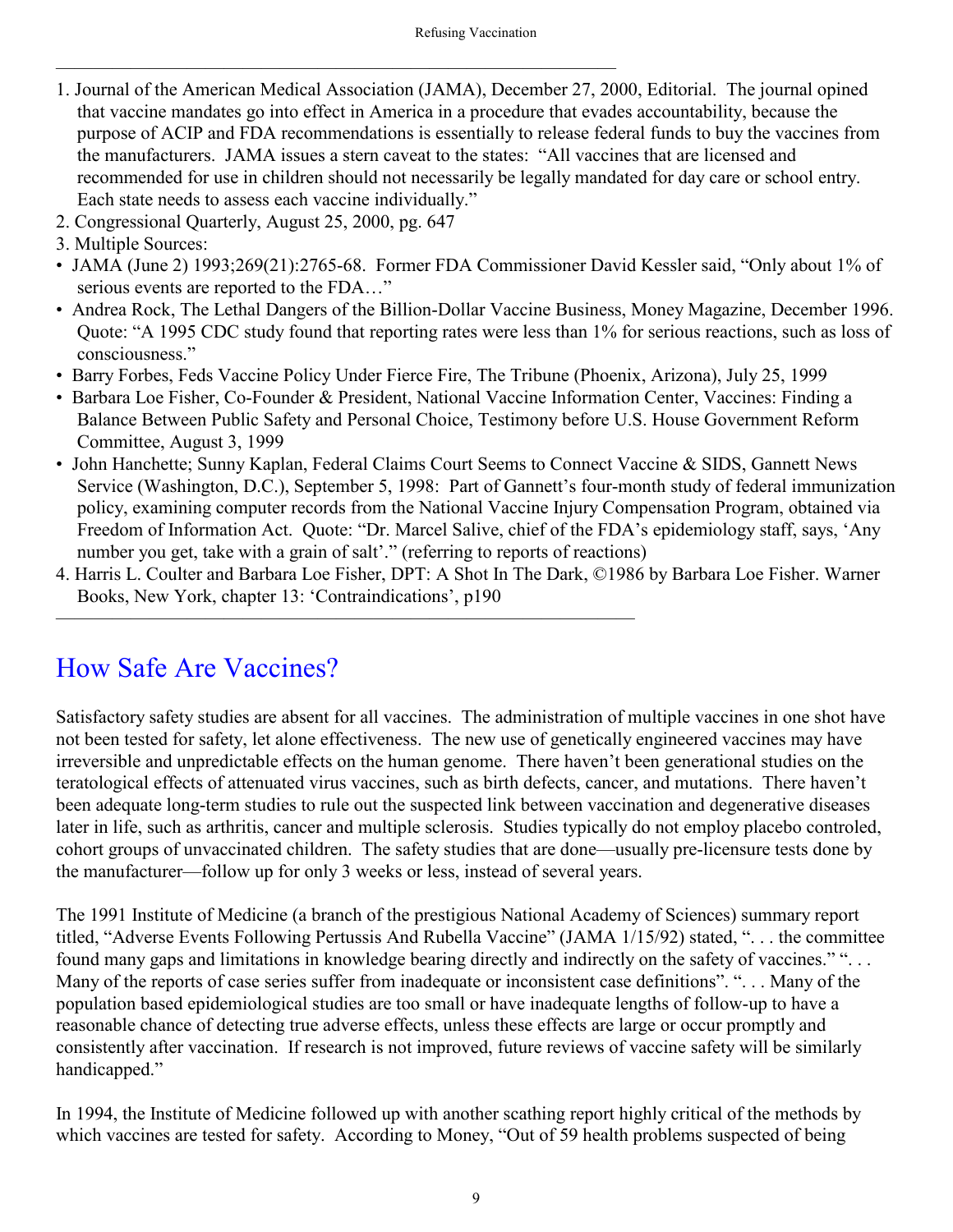associated with a variety of vaccines, the [IOM] committee found that no scientific studies had been conducted on 40 of them".

A 1994 study by the respected Institute of Medicine suggested these are among the medical conditions that may be causally or temporally associated with vaccination. Coma followed by death is also a common sequelae:

- severe pain, swelling, redness, and/or lumps at the needle site
- allergic reactions (hives, wheezing, puffiness, rashes, edema)
- demyelinating diseases of the central nervous system
- high-pitched screaming lasting for hours
- Sudden Infant Death Syndrome (SIDS)
- subacute sclerosing panencephalitis
- anaphylaxis/anaphylactic shock
- encephalitis/encephalopathy
- Parkinson's disease
- unconsolable crying
- rheumatoid arthritis
- transverse myelitis
- mental retardation
- arthritis/arthralgia
- multiple sclerosis
- juvenile diabetes
- severe vomiting
- optical neuritis
- ear infections
- paralytic polio
- hyperactivity
- meningitis
- adenopathy
- paralysis
- high fever
- anorexia
- · diarrhea
- multiple learning disabilities
- autistic spectrum disorders
- · Guillain-Barre Syndrome
- convulsions/seizures
- - apnea
	- lupus
	- allergies
	- epilepsy
	- asthma
	- blindness
	- cancer
	- · deafness
	- sterility
	- anorexia

### Delayed Reactions

There has been mounting evidence that delayed reactions are caused or provoked by vaccinations. For example, several recent medical studies have demonstrated a significant causal link between vaccines given to infants and subsequent development of autoimmune diseases, such as asthma and diabetes [Science News, Vol.152, #21, 11/22/97] [ABC World News Tonight 12/8-9/97].

Science News reported that a growing number of scientists are concerned whether childhood vaccines initiate immune system problems, or builds resistance to them. "Immunization skews the activity of the immune system", says Howard L. Weiner, an immunologist at Harvard Medical School in Boston. "If a person has a tendency toward a disease at a certain age, a vaccine might…make [him or her] more susceptible later, when other challenges come along."

Although the delayed and long-term effects of persistent circulating antigens from vaccines in the body are unknown, they may be the cause of continual immune suppression, disabling our ability to react normally to disease: A latent virus from a vaccine injection can be incorporated into our body cells, yet still be viewed by our immune system as a foreign entity. This is one possible mechanism to explain how vaccines have provoked auto-immune diseases and recurrent infections.

- 
- -
- excessive sleepiness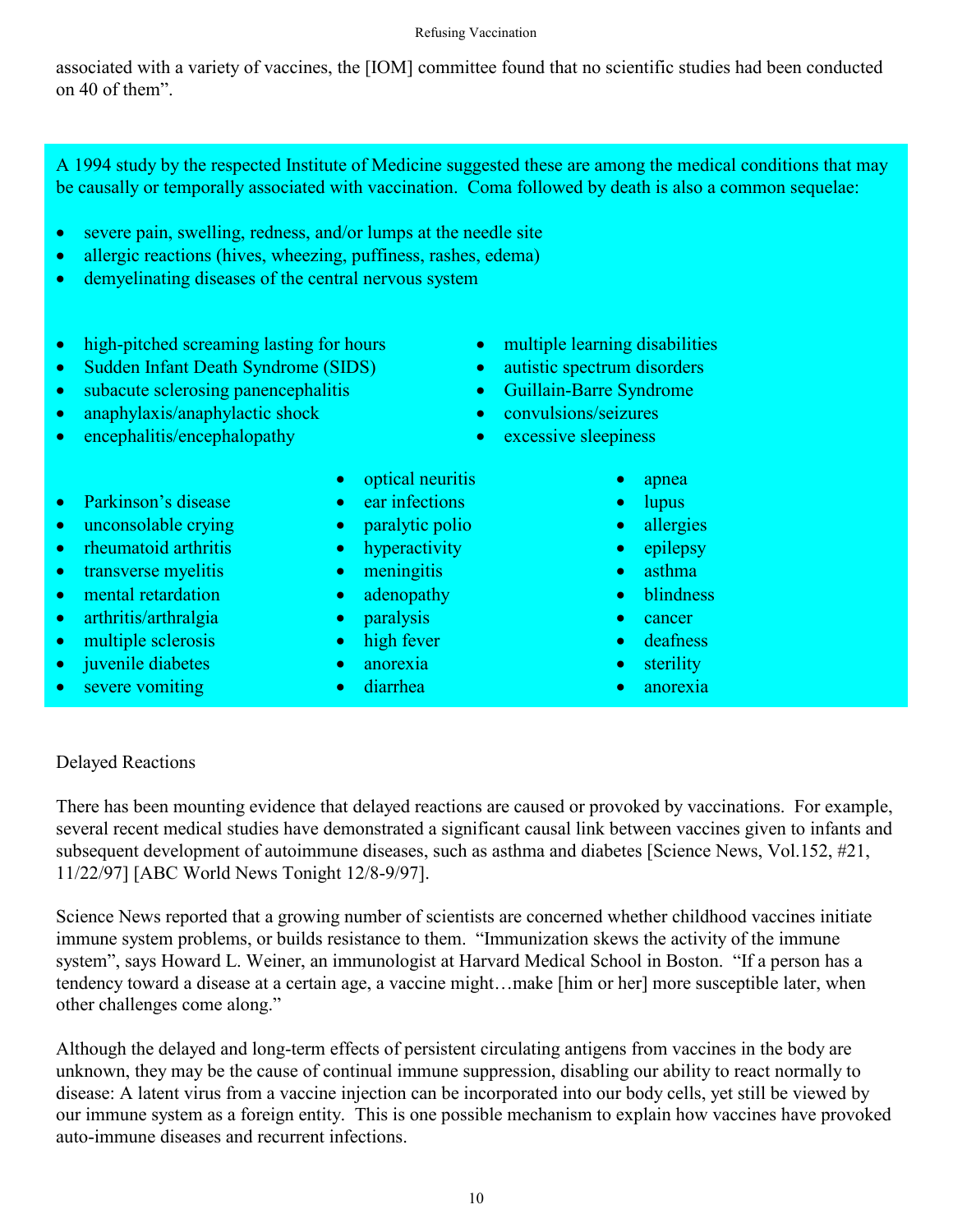For example, live virus vaccines require incubation in animal tissues. Not only are the foreign proteins toxic, but the incubation of live viruses in animal tissue introduces the risk that viruses may incorporate genetic material from the animal tissues in which they are incubated (through the process of "jumping genes") and subsequently introduce this animal genetic material into the child receiving the vaccine. This may be what sets the stage later for immune disorders.

### Autoimmune Malfunctions

Our immune systems most effectively attack invading organisms that are inhaled, ingested or touched. The first line of defense against viruses and bacteria is immunoglobulin A (IgA), which is found in the mucosal linings of our noses and intestines and in our saliva. A deficiency of IgA causes allergies and frequent colds.

Injecting a disease bypasses this first line of defense. When bypassed the IgA transmutes to immunoglobulin E (IgE), the harbinger for recurrent infections. As the B cells, that make antibodies to antigens, increase, activated by the antigens in the vaccine, the T cells, which are responsible for cell-based immunity and cell memory, decrease. Cell memory makes those of us who have actually experienced the disease completely immune thereafter, whereas those who get vaccines sometimes get what they were vaccinated for: whooping cough, measles or chickenpox. Since 1979, with the rare exception of someone coming into this country with polio, the live oral polio vaccine has caused all other cases of polio in the U.S.

The virus in any vaccine is cultured on tissue from monkeys, chicks or aborted fetuses, which have produced antigens that cannot be filtered out. These antigens can affect the human body. For example, the antibody to the myelin (the protective sheath around nerves) protein from chick cell culture can cross react with human tissue, causing myelin destruction of the vaccine receiver, which can cause ADHD (attention deficit hyperactivity disorder), mental retardation, Lou Gehrig's disease, multiple sclerosis, seizures and other autoimmune disorders.

Another cause of these autoimmune conditions is molecular mimicry. The measles virus has proteins very similar to those in myelin, so the antibodies setting out to destroy the virus end up destroying the myelin of those vaccinated, causing postvaccinal encephalomyelitis, which has been renamed autism.

The hyperactivity of the B cells make autoantibodies that attack different tissues, causing allergies, Crohn's disease, colitis, juvenile diabetes and other autoimmune problems, depending on the targeted tissue. Most of these problems appear in children who undergo heavy vaccination programs. Many of our veterans, also heavily vaccinated, have neurological problems.

The ingredients of vaccines do not include eye of newt, which would at least contain vitamin A, but they do contain an impressive array of toxic substances in addition to the actual viruses. There are antibiotics that can cause reactions in those who are allergic; aluminum that has been implicated in the promotion of Alzheimer's disease; MSG and egg proteins, both of which are allergens for some people; thimerosal, a neurotoxin; formaldehyde, a carcinogen and aborted fetal tissue, which compromises the beliefs of those against abortion.

### Example: Asthma

Despite steady improvements in air quality in U.S. cities since the 1970s (the Clean Air Act, etc.), and increased restrictions on indoor smoking, the incidence of asthma has more than doubled since 1979 to become the leading chronic illness among children (affecting 4.8 million) under 18 years of age. CDC statistics show that immunization levels among American children are at the highest levels ever, with more that 90 percent of American toddlers having received the critical doses of the most important vaccines.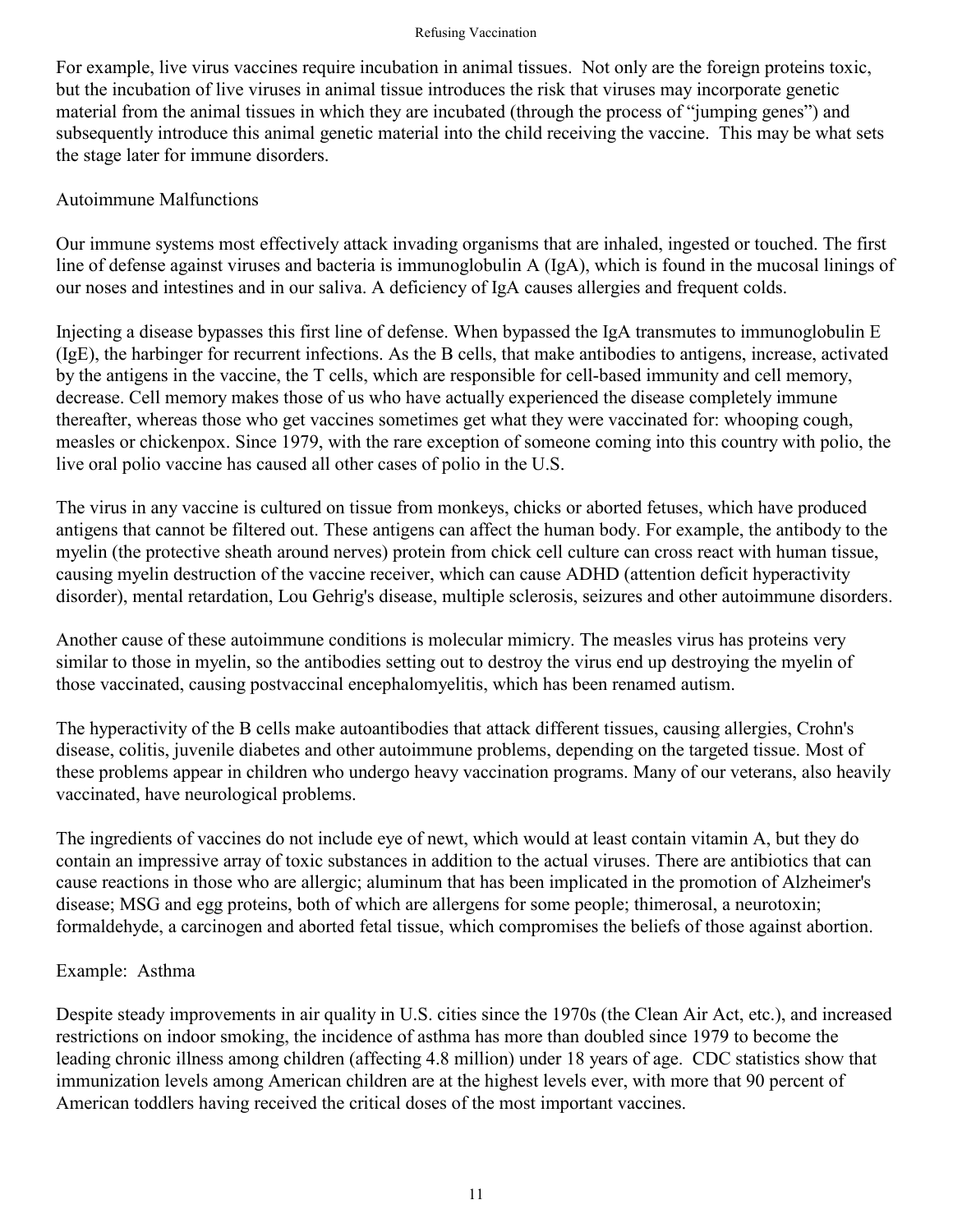In the last 30 years, the increase in vaccine dosages per child has coincided with childhood cancers rising to become the #1 disease from which children under the age of 14 are dying. Learning disabilities and emotional/behavioral problems have also reached epidemic proportions in children. Seven per cent of American schoolchildren have Attention Deficit Disorder (ADD) and are prescribed Ritalin. Millions of children are affected by the broad spectrum of neurocognitive difficulties. Before DPT shots were given in 1943, there were 11 cases of autism. Today there are 200,000 cases. The shot is given before an infant's cortical nerves have myelinated (developed). Sudden Infant Death Syndrome (SIDS) occurs between 1 and 4 months, with the peek incidence at 2 to 3 months. This coincides with the schedule for babies to receive their first vaccines, particularly DPT. The association between measles vaccine (MMR) and Crohn's disease (and autism) is now being made (Lancet 1998;351:611-12, 637-41). There had been no pediatric cases of this disease before the vaccine was introduced in 1970.

Why Do Vaccinations Fail To Protect?

Critics claim that there are too few properly designed, placebo controlled cohort studies to demonstrate vaccine effectiveness. For every article that purports to show a vaccine to be effective, another can be found that shows that it failed. Yet the failures don't receive much publicity. For example:

—The acknowledged failure of the DPT vaccine during the 1993 epidemic of whooping cough among primarily vaccinated children in Cincinnati (Christie CDC et. al., New Engl. J. Med. 1994; 331:16-21).

—Another study found a fivefold increased risk of hemophilus influenza-b meningitis in children vaccinated against this disease compared to unvaccinated controls (JAMA 1988; 260:1423-1428).

—Rubella cases had hit a 13-year high in Scotland since their 1994 push to vaccinate every child in school (Lancet, 4/6/96).

—JAMA (11/21/90) had confirmed that, "the vast majority of measles outbreaks were in those previously vaccinated against the disease."

—A controlled study of elderly Medicare patients showed "no demonstrated effect of influenza vaccine in preventing death or limiting the length of hospital stay" ("Options for the Control of Influenza II". Amsterdam: Excerpta Medica. 1993; 153-60).

—Incredibly, there aren't any controlled studies that prove that influenza vaccine will even reduce the incidence of influenza among "at risk" groups, like the elderly (Arch Intern Med 1994;154:2545-57).

—In 1989, 40 percent of measles cases were blamed on vaccine failure (Marwick C., Secretary of Health & Human Services to hear recommendations for improving immunization. Journal of the American Medical Association, 1990; 264(15): 1925-6).

Dr. Viera Scheibner, a distinguished Principal Research Scientist in Australia, reviewed about 30,000 articles showing the poor safety and effectiveness of vaccination for her book, Vaccination: 100 Years of Orthodox Research (New Atlantean Press, 1993).

Many studies have also demonstrated that at best, vaccines may only partially and temporarily confer immunity, and that repeated booster doses have little or no effect. Some researchers think that one reason for the high vaccine failure rates is that the immunological reserve for a wide range of antigens becomes substantially reduced in vaccinated people. Studies show that vaccination renders a substantial portion of immune bodies (Tlymphocytes) solely committed to the specific antigens involved with the vaccine. Having become committed,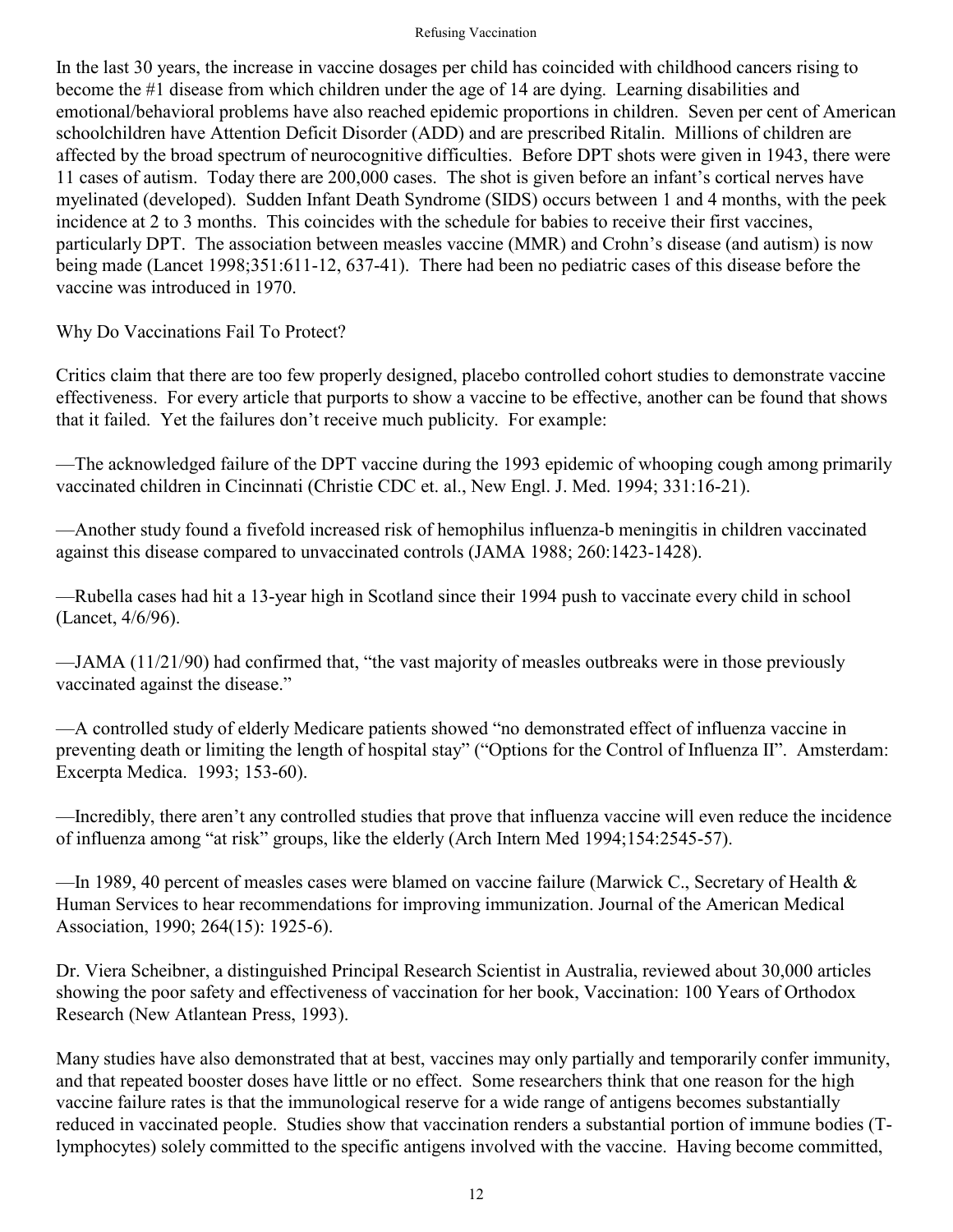these lymphocytes become immunologically inert, incapable of reacting or responding to other antigens. By focussing exclusively on antibody production, which actually plays a minor role in the overall immune process, immunizations isolate this function and allow it to substitute for the entire immune response. Because vaccines "trick" the body so that it will no longer initiate a generalized inflammatory response (a good thing), they actually weaken our immune system.

This was probably why the Edmonston-Zagreb measles vaccine failed in 1992. It also explains why children with agamma globulin anemia who are incapable of producing antibodies, develop and recover from measles and other zymotic (so-called infectious or contagious) diseases almost as spontaneously as normal children. Another example is illustrated in a review of several British studies published in the Autumn 1989 issue of the Sunday Express: groups receiving the flu vaccine were at least twice as likely to get the flu or respiratory illnesses than the unvaccinated groups. Dr. Alexander MacNair, medical consultant to the vaccine industrysponsored "Flu Monitoring & Information Bureau", admitted that claims for the vaccine's efficacy were based solely on its ability to stimulate antibody production against the virus.

*The recent Edmonston-Zagreb vaccination campaign was a classic example of vaccination rendering substantial portions of immune bodies (T-lymphocytes) solely committed to the vaccine's specific antigens, making them immunologically inert and incapable of reacting or responding to other antigens. It also demonstrated that there are no relevant animal models for human inflammatory diseases. Hence all trials with respect to attenuation, immunogencity, and efficacy are necessarily carried out on human beings—usually Third World children, where health officials can callously allow the experiments to continue:*

Dubbed the most effective measles vaccine ever developed, the journal, Science (10/23/92) reported that the high-titer Edmonston-Zagreb vaccine was withdrawn in 1992 because the children who received it, while allegedly protected from measles, were dying at twice the rate from other infectious diseases compared to unvaccinated children. The vaccine was given to Third World children. In 1990, researchers in Guinea-Bissau reported higher-than-expected deaths. In 1991 the World Health Organization (WHO) also received a similar report from Senegal. "WHO allowed the trials to continue while gathering more data." By June, 1992 similar data were coming in from Haiti. It wasn't until October, 1992 that the vaccine was discontinued in younger infants. Commenting on the carnage, Dr. Steven Rosenthal—the vaccine "safety" expert at the CDC—stated in Newsday (8/2/94), "People now agree that we need more postmarketing studies . . ." ". . . Hell, most vaccines that are on the market now were never tested that vigorously [enough]".

Even a vaccine supporter, Sir Graham Wilson, M.D., stated in his 1967 book, The Hazards Of Immunization (Othone Press, Univ. of London), that he knew of many adverse effects that doctors never reported—many that were among large-scale "accidents" that doctors attempted to hide from the public. This had been done out of fear of lawsuits (high-risk children may have been poorly screened) or to deny the anti-vaccinationists more ammunition.

Finally, this alternative theory is also in accord with many studies showing the natural protection afforded to breast-fed infants. For example, exclusively bottle-fed infants were hospitalized with infectious diseases ten times more often and spent ten times more days in the hospital during the first year of life than breast-fed infants (Cdn Med Assn Jrnl, Vol 120, p295-298).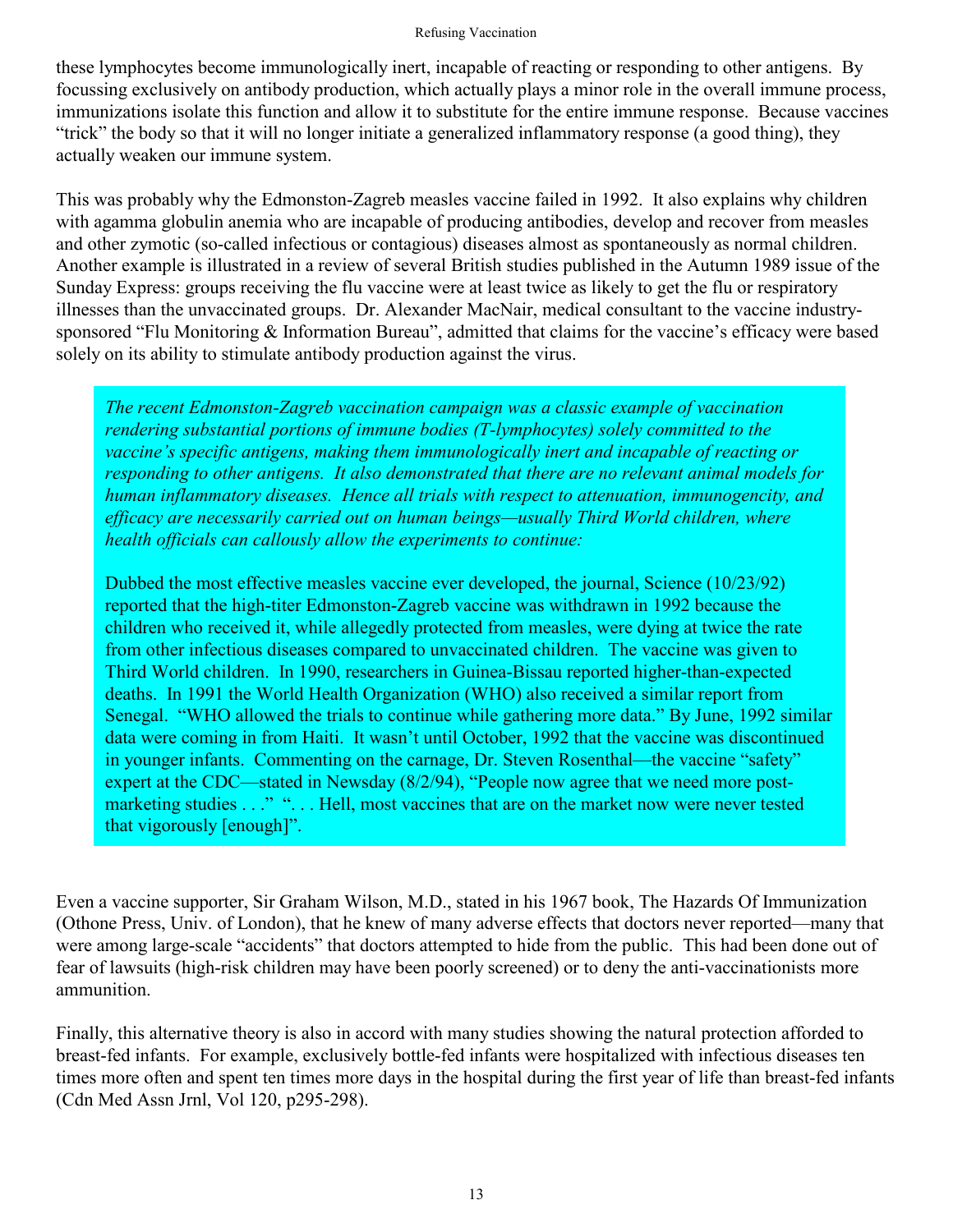Even though immunizations for diphtheria, pertussis, tetanus and polio began at two months of age, a young infant is usually protected by measles, polio and tetanus antibodies from its mother for the first six months of life (Kaye R, Oski FA, Barness LA. Core Textbook of Pediatrics (second edition). Philadelphia: JB Lippincott Co., 1982). Breastfed children are protected by immunity factors contained in breast milk (Lawton JWM, Shortridge KF. Protective factors in human breast milk and colostrum (letter). The Lancet 1977; 1: 253.).

The many thousands of healthy unvaccinated children in the U.S., Europe, Australia, New Zealand, and elsewhere provides additional evidence that vaccination is not a requisite to be free of disease. Government health officials, through the news media, have warned the public of the prevalence of greater pathogenic, more resistant strains of germs. And despite greater surveillance of these groups by public health doctors, unvaccinated children appear no more likely to develop inflammatory diseases than vaccinated children.

## Medical History and Epidemics

Most people would be surprised to learn that there are more than one thousand outbreaks worldwide each year, including colds, seasonal flus, hepatitus, and numerous noninfectious syndromes, all running their course and disappearing, often despite remaining unexplained by scientists. Even the dreaded Ebola epidemic failed to materialize. The CDC claimed that 108 people may have been killed by the Ebola in Zaire in 1995. However, there had been no further deaths and not a single case has ever been reported in the U.S. or Europe. As historian Elizabeth Etheridge wrote, "the epidemic was virtually over before their work [CDC & WHO] began" (Sentinel for Health, 1992).

Considering the speed from exposure to death, the mortalities were more likely the result of a chemical toxicological agent. A couple of other indications point in that direction: Symptoms were never seen outside the localized area where it began. And 20 per cent of the 55 million Zairens are Ebola virus antibody-positive, having survived the virus without apparent disease (Dietrich J.,1995). One guess is that those who became sick had been exposed to the deadly cleaning solvents and oils that are often left at military base camps—possibly from groundwater contamination. Indeed, civil wars extending across 8 nations in central Africa killed about 2.5 million African civilians between 1998 and 2001 alone.

If it were not for the gullible media and fanatical virus hunters seeking fame and fortune, this virus would have joined the ranks of the thousands of known harmless passenger viruses. According to renowned molecular biologist Peter Duesberg, "these many outbreaks provide the CDC with its inexhaustible source of epidemics" (Inventing The AIDS Virus, 1996). To make their job even easier, public health agencies have assumed wide discretion in announcing "public health alerts". The CDC loosely defines an "epidemic" as 5 or more confirmed cases clustered in a concentrated area. An "area" may be a few city blocks, or an entire country. An "outbreak" is defined as at least one case in one area. Often, if one person living in a household has a confirmed case of a "communicable" disease, then there's no need to draw blood to test anyone else with similar symptoms living in that same household.

## A History of Epidemics

The incidence and severity of measles, polio, diphtheria, and whooping cough began sliding dramatically well before widespread vaccination programs or antibiotics were introduced. The consensus among leading medical historians that have studied the issue have concluded that the eradication of the zymotic, or "filth" diseases cholera, dysentary, typhus, plague, and smallpox—in the past that are popularly attributed to mass vaccination campaigns, had actually been due to improvements in diet, hygiene, sanitary measures, non-medical public health laws, and to a host of new non-medical technologies, like refrigeration, faster transportation, and the like (McKinlay, 1977; McKeown, 1979; Moberg & Cohen, 1991; Oppenheimer, 1992; Dubos, 1959).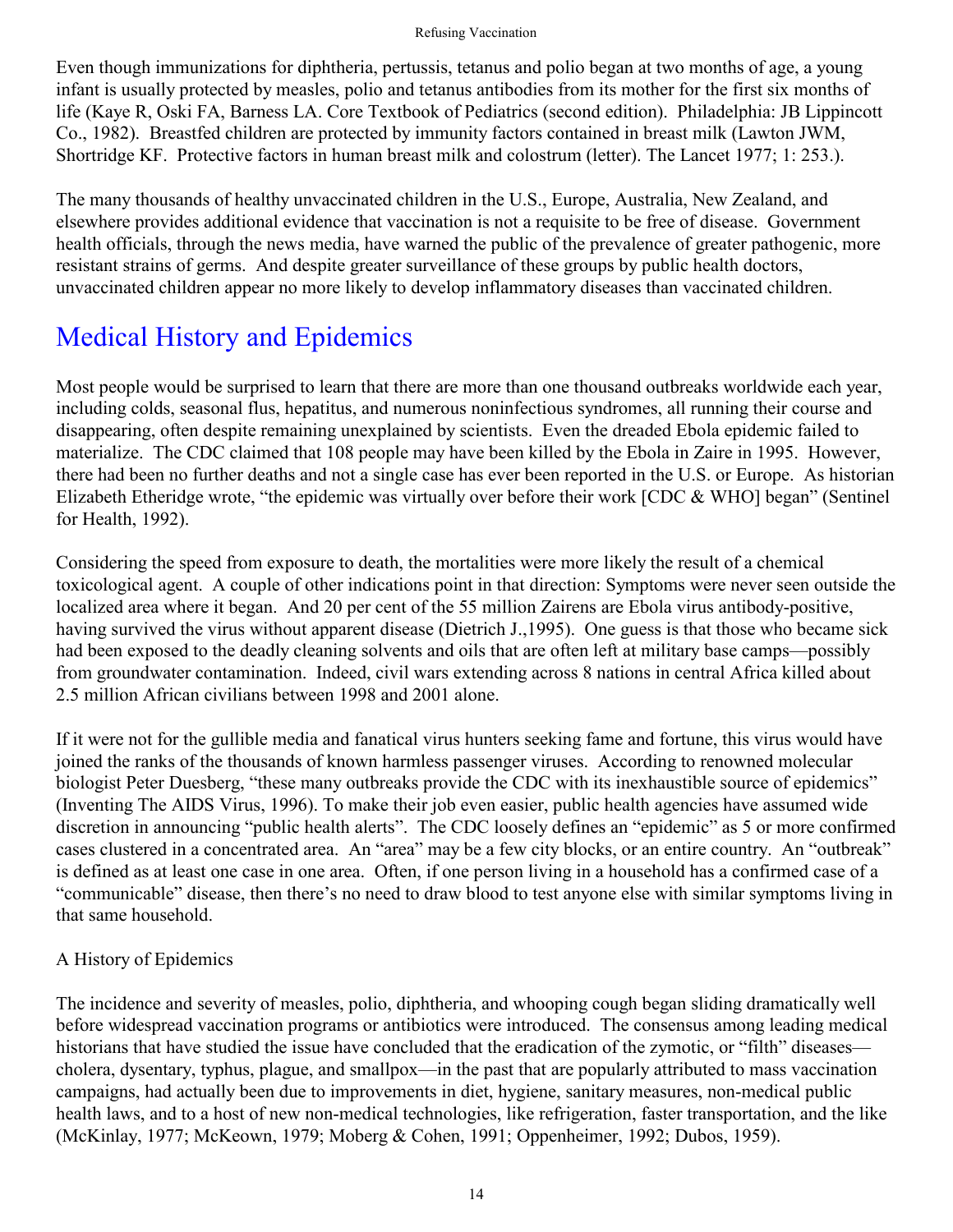One of the conclusions in Thomas McKeown's seminal work, "The Modern Rise Of Populations" (1976, also endorsed by a Lancet editorial, 2/1/75), was that the decline in mortality in the 18th and 19th centuries was essentially due to the reduction in deaths from infectious diseases, and that it was not the result of immunizations. Similar studies by scholars John & Sonia McKinlay (1977) shows that almost all the increase in human lifespan since the year 1900 is due to reductions in infectious disease, with medical intervention (of all kinds) accounting for only about 3 per cent of that reduction. According to World Health Statistics Annual, 1973-76, vol.2, "there has been a steady decline of infectious diseases in most developing countries regardless of the percentage of immunizations administered in these countries." Not surprisingly, smallpox epidemics had disappeared decades before the WHO decided to conduct their final "eradication" campaign.

According to the records of the Metropolitan Life Insurance Company, from 1911 to 1935 the four leading causes of childhood deaths from infectious diseases in the U.S.A. were diphtheria, pertussis (whooping cough), scarlet fever, and measles. However, by 1945 the combined death rates from these causes had declined by 95% before the implementation of mass vaccine programs. (Dublin L, Health Progress, 1935-1945, Metropolitan Life Insurance Company, 1948, page 12) Other statistical information provided much the same pattern. (Alderson M, International Mortality Statistics, (Washington D.C., Facts on File, 1981, pages 161-162, 164-165, 177-178, and 216) According to a report in Morbidity and Mortality Weekly Report, July 30, 1999, improvements in sanitation, water quality, hygiene, and the introduction of antibiotics have been the most important factors in control of infectious diseases in the past century. Although vaccines were mentioned, they were not included among the major factors. (Morbidity and Mortality Weekly Report, July 30, 1999, 48:621- 628)

Turn-of-the-century death rates for measles, pertussis, and diphtheria were horrific—with Pittsburgh, incidentally, often leading large American cities in mortality. But death rates for these diseases were dropping quickly before vaccinations were widely used—thanks probably to improved treatments and sanitation. According to U.S. Census Bureau figures, measles deaths nationwide declined from 12.6 per 100,000 in 1900 to .2 per 100,000 in 1960, three years before the vaccine was introduced. The pertussis death rate in the late '30s was about one-sixth the 1900 rate, yet pertussis vaccine wasn't available until 1944. One disease we routinely vaccinate for, the mumps, never posed much risk of death or permanent injury; others, such as scarlet fever and strep throat, have gone from major killer to medical nuisance without the help of any vaccine.

Measles started to decline rapidly at the turn of the century, and the death rate had reached very low levels by the time measles vaccination was introduced in 1968 (McKeown, The Role Of Medicine, 1979). Tuberculosis mortalities in Europe and North America had continuously fallen at almost a steady rate since the midnineteenth century—500 per 100,000 in 1845, down to about 50 in 1945—without any vaccine or drug therapy. It was accomplished with sanitation reforms, improved nutrition, and drug-free sanitariums to treat the afflicted. Even "a striking fall in the incidence of poliomyelitis had begun prior to the introduction of the Salk vaccine" (USPHS: NMR 1935-64.CDC). Polio disappeared in Europe during the 40's and 50's without mass vaccinations. It didn't occur in the third-world where only 10 per cent of the population had been vaccinated.

In fact, entire civilizations that had maintained their raw native diets and had not been vaccinated had somehow managed to avoid infectious disease epidemics. Historian Arnold De Vries', "Primitive Man And His food" [Chandler Book Co., Chicago, 1952] contains a wealth of myth-exploding information on this subject. He details all of the European and American explorations and encounters with primitive cultures during the 18th and 19th centuries. He demonstrates in case after case how the foods and diets introduced by these explorers to the natives had caused their diseases, and how those cultures that rejected them escaped so called infectious disease epidemics. For example, every investigator (carrying with them the Western germs) that had visited and lived with the Hunzas of the Himalayas had found no recorded cases of childhood infectious diseases, autism, SIDS, cerebral palsy, muscular dystrophy or cystic fibrosis.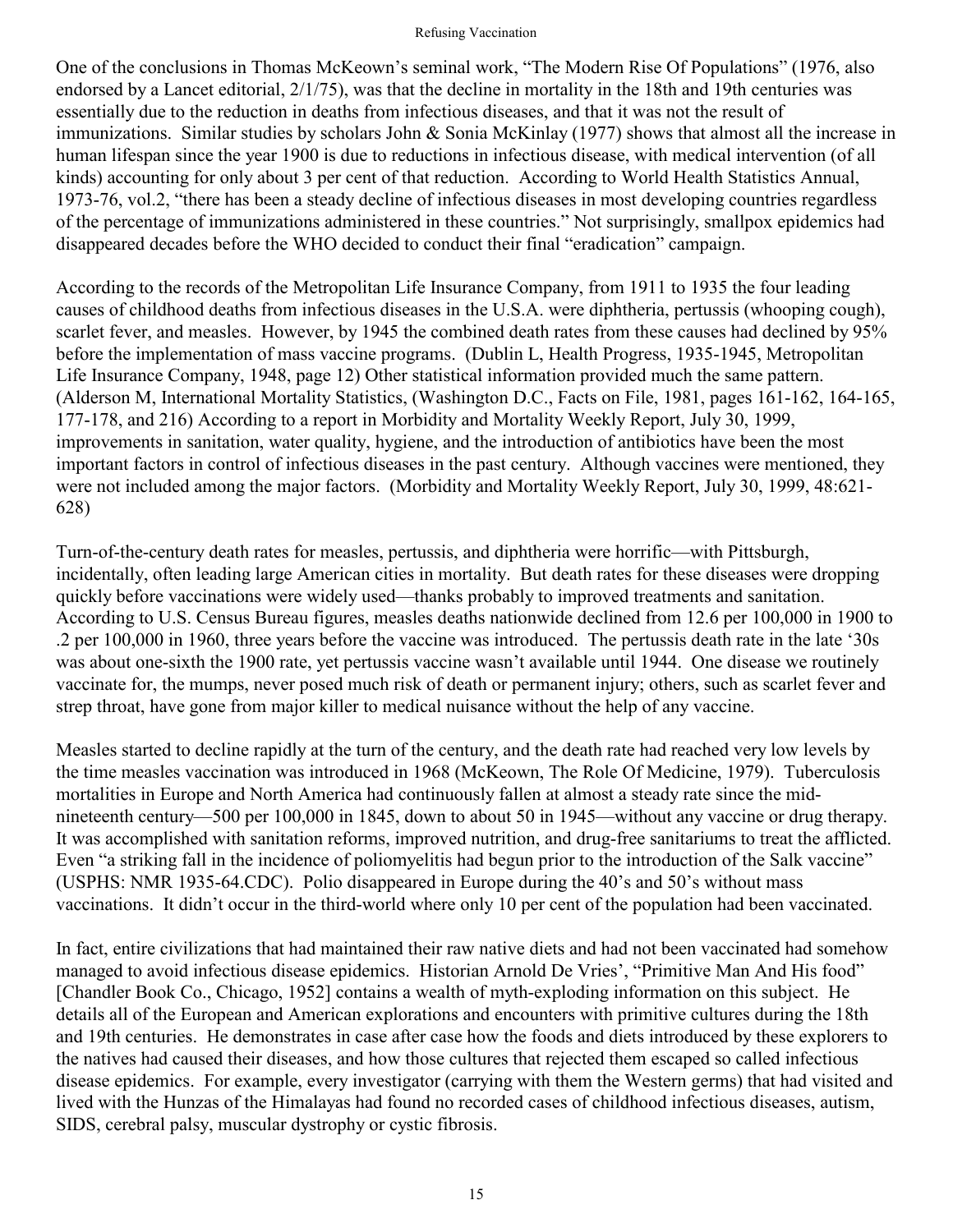Noted historians and explorers, like Washington Irving, Dr. Weston Price, Dr. Benjamin Rush, Captain James Cook, Nieuroff, Viedma, D.A. De Cordova, H. Melville, and others described the robust health and extraordinary strength and physical condition of native populations that were first encountered during the 18th and 19th centuries. The Ingalik indians of the Yukon, the Pantagonians and Yuracares of South America, the Aborigines of Australia, the Polynesians, Melanesians, Tahitians, Hawaiians, Eskimos, etc. were not decimated by infectious diseases immediately upon first contact with Europeans. Instead, their decline in health developed only after years of "exposure" to refined white flour (milled wheat), sugar (cane & refined), alcohol, cow meat and milk, salted-cooked-and-canned goods, chocolate, coffee, tea, tobacco, opium, cocaine, patent medicines, and snuff. The first patent for a food additive was filed in 1691.

Europeans were better able to tolerate these substances because their enzyme systems and enteric bacteria were able to adapt and tolerate them as they were gradually untroduced over generations. And we know from the work of Hygienic clinicians that all known infectious disease symptoms derive over the long term from a degraded diet; and are reversed through fasting, and adopting a healthy diet. So, primitive populations that were suddenly provided with these refined products and toxic substances all at once, and strayed from their raw food diets, initially experienced the natural catarrhal reactions identified as influenza and consumption (TB), which were not treated Hygienically, accounting for the resultant mortalities there, as well as everywhere else when these diseases are maltreated. As expected, the rise in the deficiency diseases of beri-beri and rickets followed these catarrhal reactions. Chronic diseases of asthma, rheumatism, bone and coronary diseases appeared later.

According to the classical Germ Theory, if the infectious diseases were caused by transmissible microbes, then it should have spread quickly, and the time between infection and disease should have been just a matter of weeks. But instead, their chronic, deficiency, and infectious (inflammatory) diseases—born from the devitalized foods that they had adopted—all took years to develop. And when primitive populations adopted some of the poor sanitary and hygienic habits of Europeans, they also "caught" the same "filth" diseases, like cholera, dysentary, typhus, plague, and smallpox.

For example, Mr. De Vries describes various foods and health habits that Captain Cook introduced to the Maori natives of New Zealand in 1772. They gradually developed the same poor state of health as Europeans had, including decayed teeth. Inland areas had also been explored, presumably exposing the natives there with their foreign germs. However, those natives remained healthy because they were farthest from the ports where refined foods were less prevalent. And instead of developing infectious diseases soon after first contact with the Europeans, the first epidemic of dysentery among the Maori natives started in 1790—almost 3 decades after Cook's first visit! Also, it wasn't until 1844 to 1854 that other diseases like measles, mumps, scarlet fever had begun there. That's over 70 years after the epidemic should have risen and fallen, and immunity built up among the survivors.

Stories of indians contracting small pox from infected blankets and all the rest are nothing more than 'medical urban legends'. There are many alternative explanations for mass illnesses that are simply not considered. The claims by modern medicine that infectious diseases dicimated native populations during those eras are unsupportable, and are intended to justify mass vaccination and to prop the theory that disease is transmissible from person to person.

For additional information on the myths of infectious (re: "contagious") disease epidemics among previously unexposed native populations, one may read the assembled writings on John Scudamore's website. The following example are excerpted quotes from William Tebb's "The Recrudescence Of Leprosy And Its Causation", London, Swan sonnenschein & Co., 1893, from John's webpage, <http://www.whale.to/v/tebb/tebb.html>: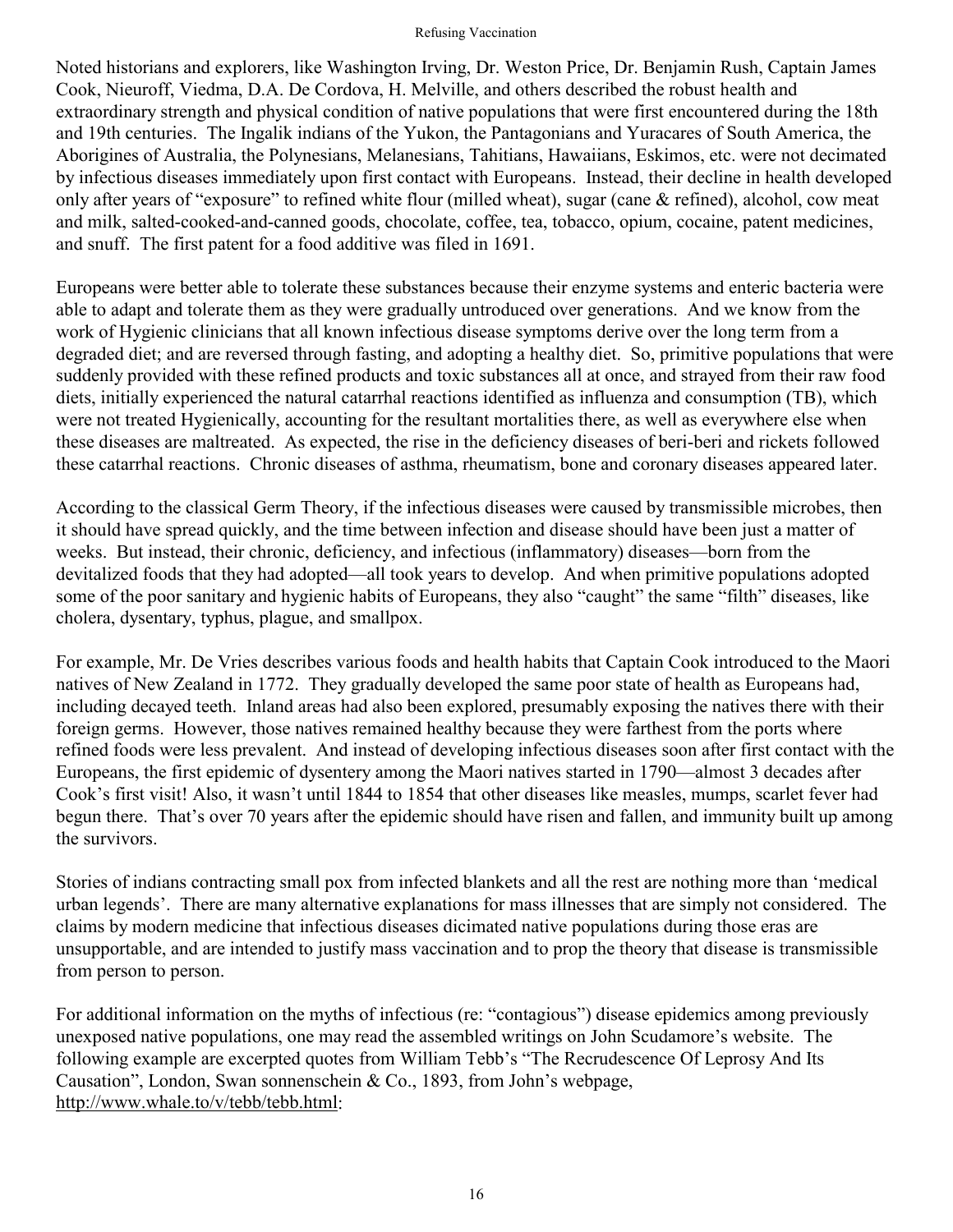"We also hear of the noble work of Father Damien among the lepers of Hawaii, but we are not told that there was not one leper in the whole of the Hawaiian Islands before the noble work of Jenner reached them. By the nineties, 10 per cent of the natives were lepers."—Lionel Dole

"The chief of the Public Health Department was clearly not aware that until a comparatively recent period armto-arm vaccination was practically the *only method in vogue;* and at the time Mr. Ritchie's declaration was made, to the effect that none of the lymph in use had passed through the human body, at least three-fourths of the lymph in use in the United Kingdom was the variety known as arm-to-arm vaccination virus."

"I should be sorry to see a leper cook, and I go further than that. In vaccinating, I think hardly a medical man would take vaccine lymph from the arm of a leper infant. I know it has been our practice for the last twenty years not to do so." —Dr. Henry Ebden, 1883, President of the (South African) Medical Board NB.

It takes at least 3 years for leprosy symptoms to appear. "Moreover, leprosy is an insidious disease, and in its early stages cannot be diagnosed and detected save by experienced medical practitioners accustomed to treat this particular malady. Of the enumerators, not one in a hundred could detect a case of leprosy if he saw it, except when presented in its most aggravated and repulsive form."

"According to all the evidence which I have been able to obtain, leprosy was unknown in the Sandwich Islands until many years after the advent of Europeans and Americans, who introduced vaccination ; and there is no aboriginal word in the Hawaiian language for this disease. Mr. Dayton, President of the Board of Health, says that the natives, having no words of their own, used the Chinese words *maipake*: "what is this disease?"

In Captain Cook's time (1779) these islands were supposed to contain a population of 400,000 at the present time (1893) they do not number more than 40,000, and are rapidly diminishing. In all quarters, both native and European, lay and medical, among members of both Houses of the Legislature, I found the belief all but universal that leprosy was considered to be communicable, and that the propagation of the disease during the last twenty-three years was largely due to vaccination.

One medical authority told me that he had no doubt that the disease was inoculable and spread by vaccination, but he did not think it would be prudent to disclose the fact amongst the' natives, as he would not be responsible for what they would do."

"Vaccination, he says, is carried out in the Colonies in a most careless and perfunctory manner. He has seen the operator pass his lancet from one arm to another without the smallest attempt to disinfect the instrument or discriminate between the diseased and the healthy, in districts where both leprosy and syphilis are endemic. From other reliable sources I am satisfied that this is the rule rather than the exception. Canon Baker believes that leprosy is chiefly communicated by means of inoculation, and that arm-to-arm vaccination is a prolific cause of the spread of this fearful plague in South Africa."

"He remarks that in Antioquia (Colombia) not a single case of leprosy was known thirty years ago. Since then, the disease has spread in all directions, and the number in this town is now said to be over 800. I may add that, during the interval, vaccination has been introduced in all the Republics of South America with the usual sinister results."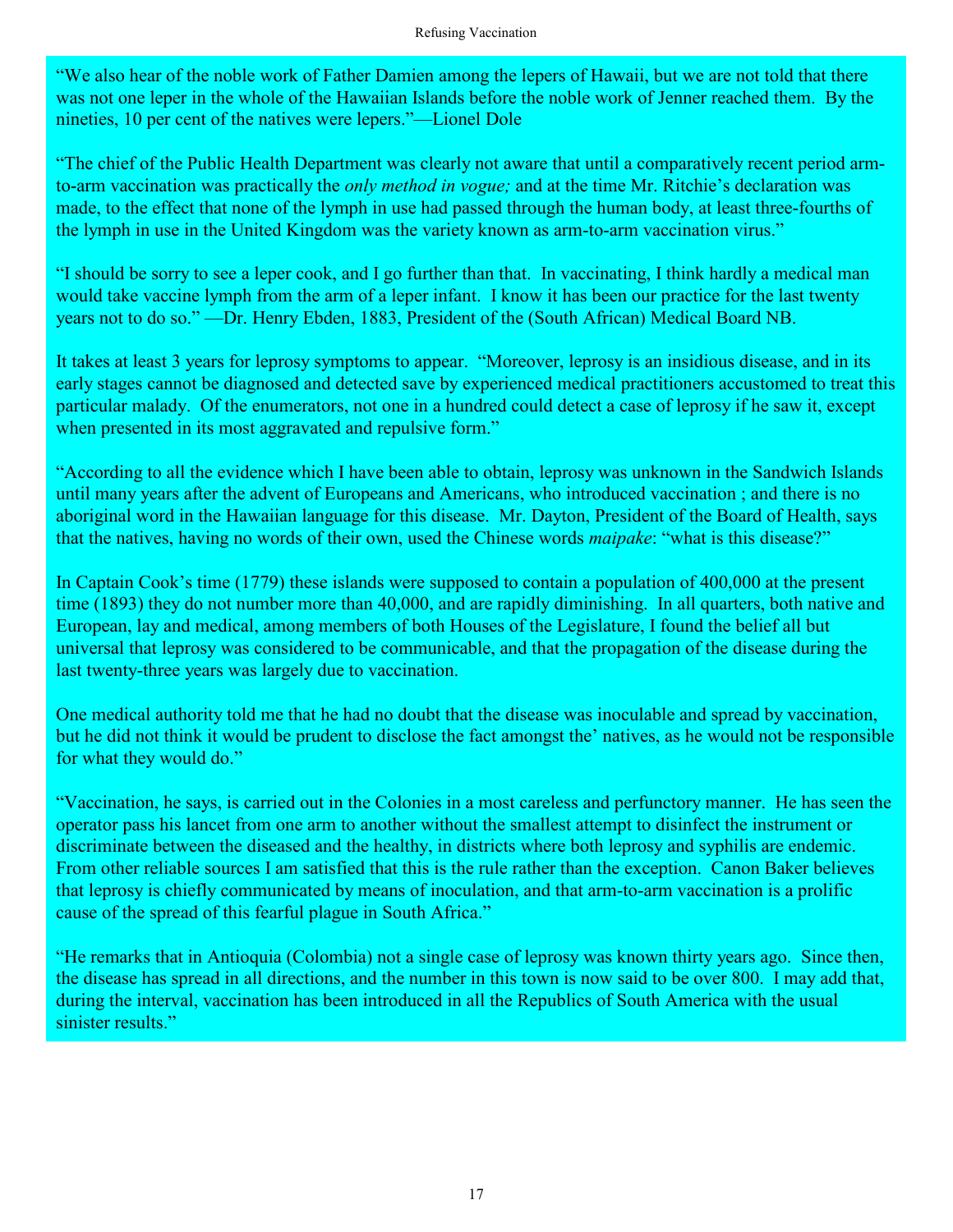## The Smallpox "Epidemics"

The Smallpox epidemics a century ago—and it's eradication—has been touted as the greatest vindication for the practice of vaccination. While the retrospective studies of the aforementioned scientists has rendered this a myth of modern medicine, there were scientists at the time who demonstrated that vaccination played no role in the erradication of smallpox. In many instances, it was the cause of smallpox.

Not only had poor sanitation and nutrition lay the foundation for disease, it was also compulsory smallpox vaccination campaigns in the late 19th and early 20th centuries that played a major role in decimating the populations of Japan (48,000 deaths), England & Wales (44,840 deaths, after 97 per cent of the population had been vaccinated), Scotland, Ireland, Sweden, Switzerland, Holland, Italy, India (3 million—all vaccinated), Australia, Germany (124,000 deaths), Prussia (69,000 deaths—all revaccinated), and the Philippines. The epidemics ended in cities where smallpox vaccinations were either discontinued or never begun, and also after sanitary reforms were instituted (Most notably in Munich-1880, Leicester-1878, Barcelona-1804, Alicante-1827, India-1906, etc.).

Before health agencies and schools of public health were completely taken over by allopathic medicine, the great legacy of the sanitary reformers—Max von Penttenkofer, James T. Briggs, Dr. John Snow, Edwin Chadwick, Florence Nightingale, Dr. Southwood Smith—was that they were able to eradicate cholera, yellow fever, tuberculosis, typhus, typhoid, scarlet fever, diptheria, whooping cough, measles and the bubonic plague long before vaccinations were developed or routinely used. In many nations, mortalities from smallpox hadn't begun to decline until the citizenry revolted against compulsory smallpox vaccination laws. For example, the town of Leicester from 1878 to 1898 stood in stark contrast to the rest of England where thousands were dying from the aggressive half century-old government mandatory immunization campaigns.

By 1907 the Vaccination Acts of England were repealed, with the help of some of the world's preeminent scientists who had turned staunchly against vaccination: Alfred Russel Wallace (one of the founders of modern evolutionary biology and zoogeography, and co-discoverer with Charles Darwin of the Theory of Natural selection), Charles Creighton (Britain's most learned epidemiologist and medical historian), William Farr (epidemiologist and medical statistician, first to describe how seasonal epidemics rise and fall—known today as Farr's Law"), and the renowned Dr. Edgar M. Crookshank, Professor of Bacteriology and Comparative Pathology in King's College, London, and author of the scathing scientific critique of vaccination, *The History and Pathology of Vaccination* (1889). But before the law was amended in 1898 to include a conscientious exemption clause, an average of 2,000 parents per year were jailed and prosecuted—some repeatedly—for resisting vaccination. Large numbers went to prison in default of paying fines. Hundreds had their homes and possessions seized.

By 1919, England and Wales had become one of the least vaccinated countries, and had only 28 deaths from smallpox, out of a population of 37.8 million people. By contrast, during that same year, out of a population of 10 million—all triply vaccinated over the prior 6 years—the Philippine Islands registered 47,368 deaths from smallpox. The epidemic came after the culmination of a ruthless 15-year compulsory vaccination campaign by the U.S., in which the native population—young and old— were forcibly vaccinated (several times), literally against their will. In a speech condemning the smallpox vaccine reprinted in the Congressional Record of 12/21/37, William Howard Hay, M.D. said, " . . . the Philippines suffered the worst attack of smallpox, the worst epidemic three times over, that had ever occurred in the history of the islands, and it was almost three times as fatal. The death rate ran as high as 60 per cent in certain areas, where formerly it had been 10 and 15 per cent." In the province of Rizal, for example, smallpox mortalities increased from an average 3 per cent (before vaccination) to 67 per cent during 1918 and 1919. All told, after 10 years (1911-1920) of a compulsory U.S. program which administered 25 million vaccinations to the Philippine population of 10 million, there had been 170,000 cases, and more than 75,000 deaths from smallpox.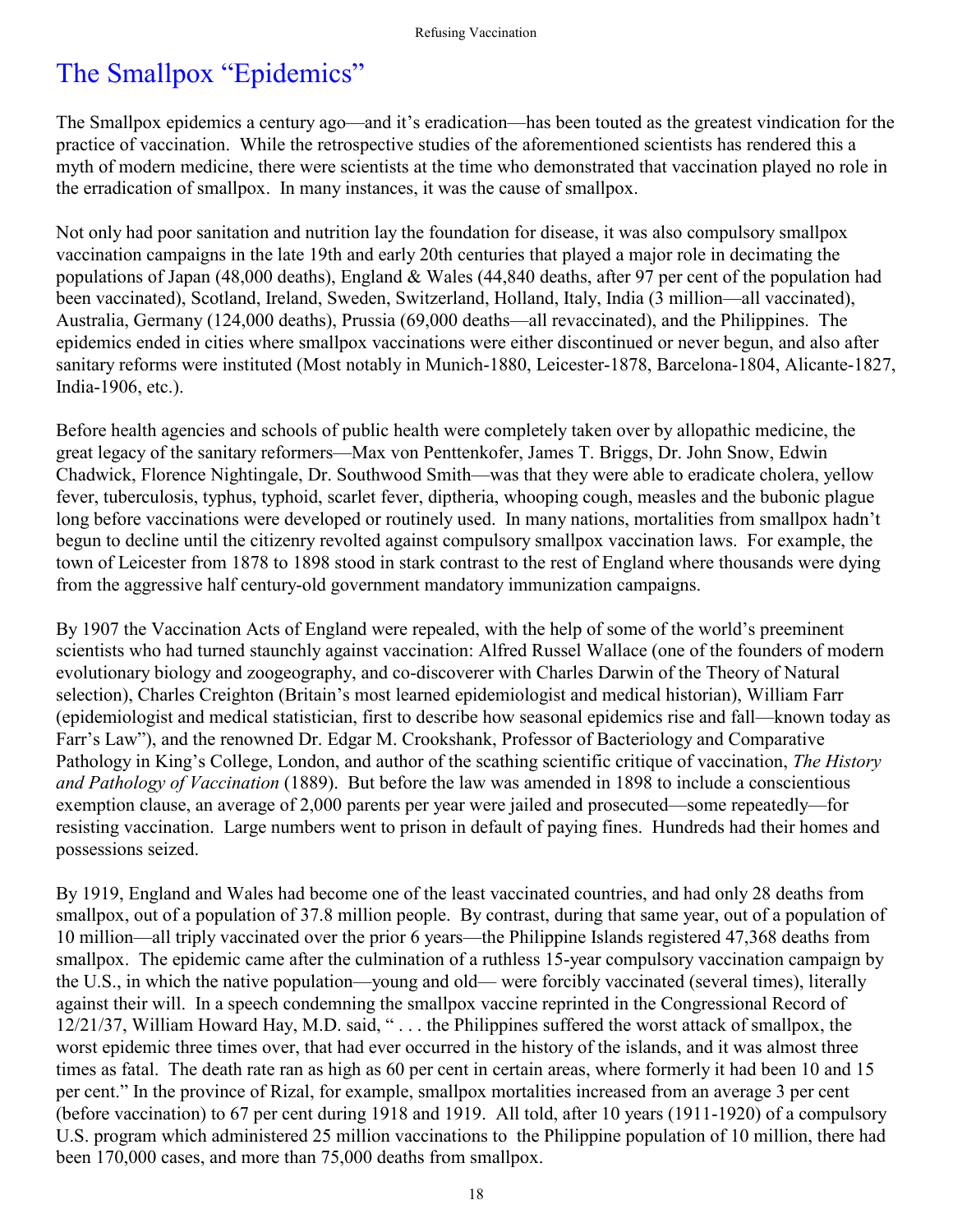Those who reject the notion that small pox epidemics were really caused by polluted food, water and air, may at least want to consider the safety and efficacy of the smallpox vaccine. "Professor George Dick, speaking at an environmental conference in Brussels in 1973, admitted that in recent decades, 75% of British people who contracted smallpox had been vaccinated. This, combined with the fact that only 40% of children (and a maximum of 10% of adults) had been vaccinated, showed that people vaccinated against smallpox had a much higher tendency to contract the disease." ([http://www.healingwell.com/library/health/thompson2.htm\)](http://www.healingwell.com/library/health/thompson2.htm)) He continued, "There continues to be incidents like the one in West Germany in 1967, where smallpox vaccination damaged the hearing of 3,296 children, and of these 71 were rendered completely deaf."

In many additional examples, cases of sickness, injuries and deaths commonly attributed to the microbe were actually due, wholly or in part, to the poisoning effects of vaccination campaigns: from the worldwide Spanish Flu epidemic of 1918-19 that killed 20 million following the administration of anti-typhoid inoculations (see Postscript #1), to the 1976 Swine flu "epidemic" (among hogs!) that permanently crippled a "meager" few thousand Americans with Guillain-Barré syndrome following an ill-advised national vaccination program.

Paralytic disease has been recorded hundreds of years ago. But epidemic numbers hadn't appeared until the latter part of the 19th century when compulsory smallpox vaccination was first instituted. A major outbreak of infantile paralysis followed a diphtheria toxin-antitoxin vaccination campaign in the United States in 1916. Worst hit was New York City, where 9023 cases were reported with 2448 deaths ("Breakthrough: The Saga of Jonas Salk", by P. Carter). Pertussis and typhoid vaccination campaigns had also been implicated in outbreaks: Polio cases began to soar in 1948-9 when pertussis vaccine began. In 1976, of the 46 million Americans that were vaccinated with Swine Flu vaccine, two thirds were either killed, paralyzed, or injured neurologically with Guillain-Barre Syndrome. (Uncle Sam payed out damage claims totalling almost \$4 billion from this debacle.)

## From Sanitation To Hygiene

For the treatment of infectious diseases, hygienic clinical practitioners were equally successful as their counterparts in public health. For example, at the turn of the century while thousands died or suffered dementia from Dr. Paul Erlich's toxic mercury and arsenic syphilis treatments, Dr. Herman of the Hospital Weiden in Vienna, Austria managed to heal 60,000 cases over the 30 year period that he was superintendent there. He never experienced a case of tertiary syphilis, or "neurosyphilis", because he never used a drop of mercury which causes neurological damage.

In the U.S., the modern history of Natural Hygiene (NH) began in 1830. Some of the early leaders of the movement were Sylvester Graham, Dr. William Alcott, Dr. Mary Gove, Dr. Isaac Jennings, Dr. Russell Trall and Dr. John Tilden. The underlying philosophy of NH is that the body is self-cleansing, self-healing and selfmaintaining. Food only provides nourishment. There are no substances that possess mystical properties that heal cells, tissues, or organs. The process of cellular repair (healing) is performed by the body, and it performs this function best in the absence of foreign or extraneous matter, such as food, drugs, or even herbs and vitamin supplements. Practitioners of Natural Hygiene have had phenomenal clinical successes. From 1880 to 1940, people from all over the U.S. came to John Tilden's Denver sanitarium. The same was true for Herbert Shelton's clinic in San Antonio, Texas from 1923 to 1981. Today, there are several good clinics and fasting retreats where people may regain their health (to the extent that they are physically able—and willing) from a wide variety of illnesses.

How Does Natural Hygiene View Infectious Disease?

The symptoms during such illnesses are referred to as an "eliminative crisis". It may be very discomforting, but it is a necessary self-limiting process in which an accumulation of retained metabolic waste (dead cells that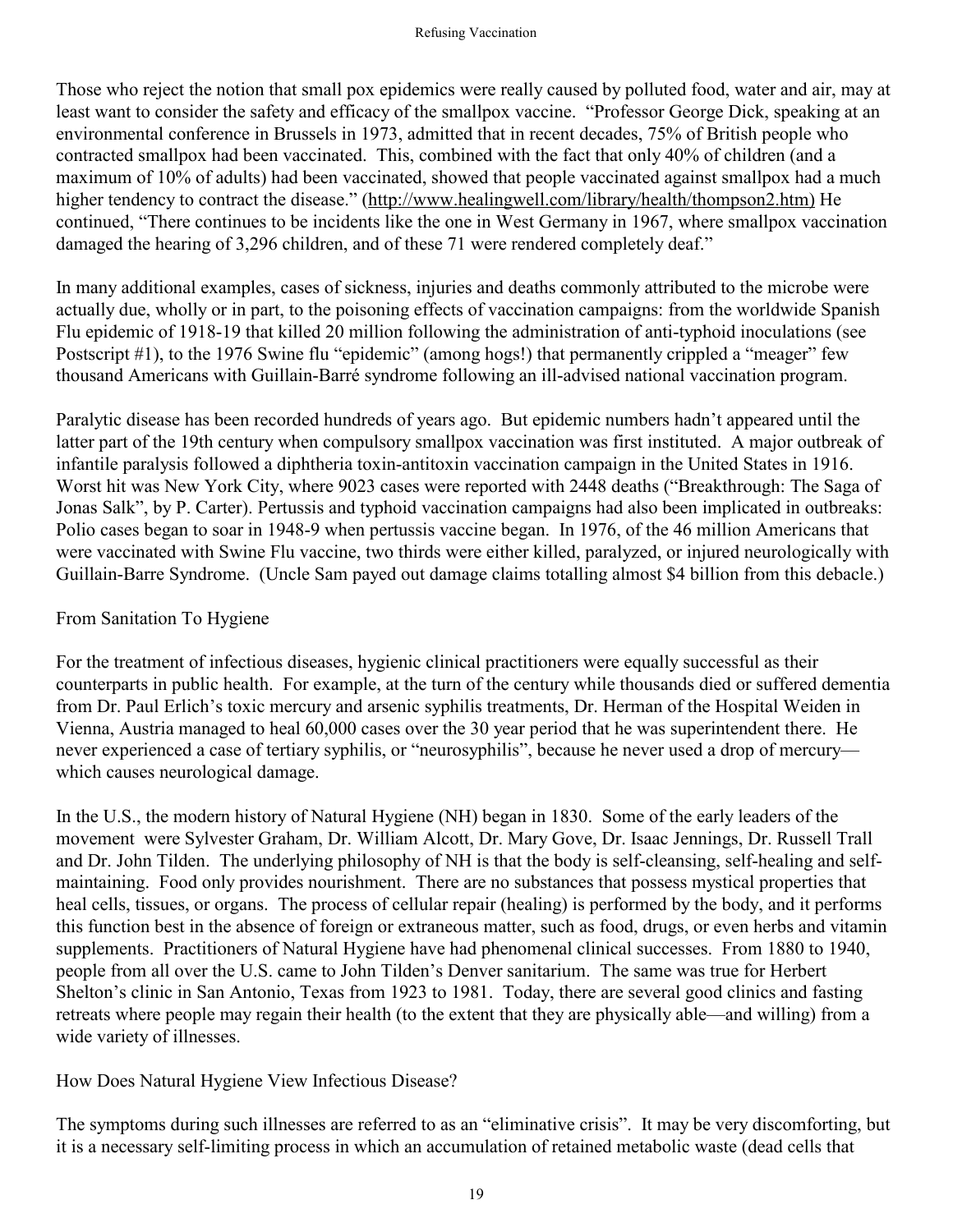become toxic), and the residues of undigested or unassimilated food are being purged from the body through vicarious (abnormal, inappropriate) channels. These bodily eliminations are manifested in the familiar "runny nose", cough, stiffness, fever, and numerous rashes, swellings, lesions, and eruptions through the skin.

For the liver, the natural avenue of elimination is through the bowel; for the kidneys, through the bladder or urethra. However, when the liver is congested, or the kidneys inflamed, waste matter (toxins) is thrown into the blood. Nature then uses vicarious avenues of elimination, or substitutes. The lungs will eliminate some of the wastes that should have gone through the kidneys, or the skin will do the same for the liver. Obviously the lungs do not make very good kidneys. From the irritation caused by the elimination through this inappropriate channel, we may get bronchitis, pneumonia, or tuberculosis. The disease is determined by the chemistry of the poison being eliminated and not by the invasion of any microbe. Similarly, if bile poisons (from the liver) in the blood come out through the skin, we get various irritations of the skin, resulting in skin conditions manifested by rashes, boils, acne, etc. Thus, the skin is "substituting" for the liver, or a vicarious elimination is occurring through the skin. (Therefore, it is rank stupidity for dermatologists to treat the skin, or burden the liver, with antibiotics, steroids and other poisons.) During more acute and involved forms of toxemia, such as measles, chicken pox, fever, or flu (etc.), the liver is much too busy neutralizing toxic wastes to be bothered with digestion of food. Fasting is more essential in such cases, especially considering the lack of digestive juices produced, and the loss of appetite that accompanies these illnesses.

According to Henry Bieler, M.D. (Food Is Your Best Medicine, 1965), "the childhood years should be the healthiest of all. It is during those early years that the endocrine glands and the liver are in their best functional capacity, giving the healthy child his natural state of exuberance, inexhaustible energy, and faultless elimination". This is precisely why eliminative and inflammatory illnesses usually occur during childhood (garbage in, garbage out, the fastest way possible—usually through the skin.) Having these symptoms often leads to a medical diagnosis of one of the so-called "childhood infectious diseases", if the pattern of symptoms fits their standard case definition, and especially if there is increased public health surveillance of the particular disease (thereby artificially sustaining the myth that these conditions are communicable). Conversely, a physician will not diagnose a child with any disease that he or she had been vaccinated for, or for a disease that he or she had contracted previously—falsely presuming that prior infection builds immunity (it works out statistically to be extremely rare for a person to get the same illness twice during a lifetime, let alone during the narrow time-span of childhood). Another disease having similar symptoms will be substituted—and there are many to choose from. Another reason that these medical diagnoses are biased is because almost all cases of infectious diseases are determined solely by clinical diagnosis (without confirmation via a culture). This is in spite of the fact that many different diseases are defined by the same, or very similar symptoms.

Actually, the illness is often the result of a poor diet usually consisting of animal products, cooked and refined foods, or factors contributing to faulty elimination. Symptoms are often triggered by a physiochemical or psychological "trauma", such as exposure to cold or toxic chemicals, stress, lack of sleep, ingestion of spoiled meat, a sting or bite from an insect, etc.

## There Are No "Bad" Germs

The idea that germs and viruses cause disease gets to the real nuts and bolts of the theory. Historically, dissidents from the (now) conventional theory of infectious disease have admitted that microbial agents are transmissible through various vectors from one host to the next. The point of contention has always been about the diseases and the role, if any, that these microbes play in causing them.

The public sees news headlines like, "Staff infections kills 8 million people a year", or "Super germs are the result of resistance to routine antibiotic use." Yet they lack the basic information to understand these issues. Thus, this section will delve into some interesting details concerning these small, unique substances.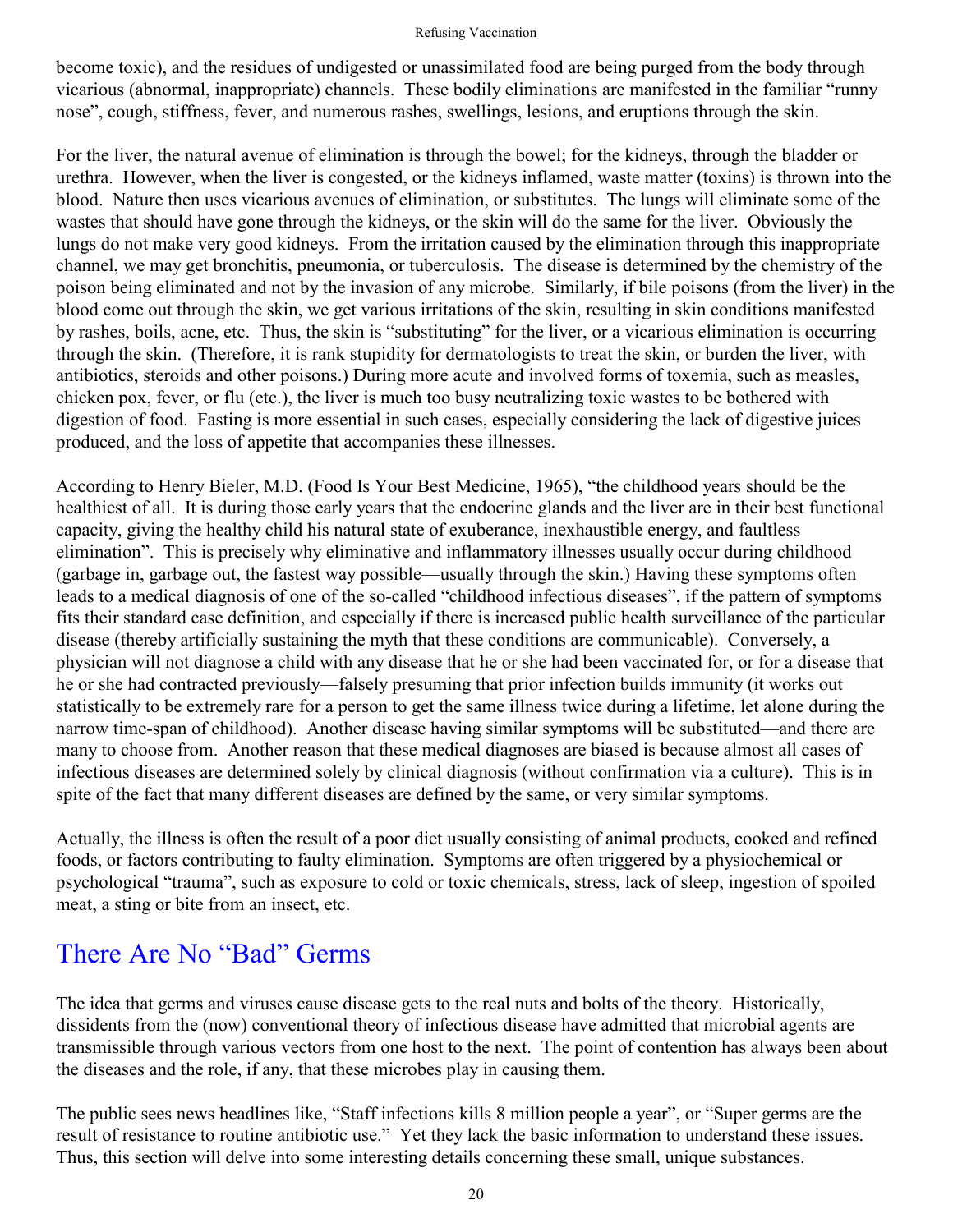## Bacteria

Germs (bacteria) are the oldest and simplest life forms on our planet. The form endogenically from dead and dying cells. That's why we see this form of life proliferate on decaying matter, and never on healthy living tissue and cells. They appear as nature's scavengers, helping the cycle of organic and inorganic matter.

They have a similar function within our bodies. After your cells have been damaged by toxicity or trauma, it is easy for bacteria to attack and devour these weakened, injured, and dead cells. The species & function of the bacteria is determined by what they eat. In part, you control what they eat by what you eat. So-called virulent or pathogenic bacteria are only generated in the presence of decaying matter. They consume this matter, as well as dead cells, to reduce (decompose) it to it's constituent elements. The body is then able to drain (eliminate) both the germ and the broken down waste products from the body. After they're done, the bacteria return to smaller, more basic constituents or "filterable" phases.

Since bacteria rapidly transfer different bits of genetic material (in the form of viruses, viroids, episomes, plasmids, phages, prophages—or collectively referred to as "small replicons") to other cells and to other hosts, then in effect, you're the one who's "programming" the bacterial culture within your body. If the small replicons in and on your body are transferred to another unhealthy host, then the same bacteria will likely develop & thrive in the same "favorable" conditions. Pathogenic, or putrefactive bacteria will not "grow" in healthy "soil".

If unclean or putrefying matter is injected into a healthy host, then morbid chromosomes can alter the genetic material of normal cells. Your body will mount an immune response to the foreign matter and symptoms of disease (elimination) may follow. You should allow this to proceed, unmedicated. Cleanliness, or the avoidance of morbid matter (asepsis), should not be equated with killing germs (antisepsis). The former leads to a state of health. The latter suppresses symptoms and creates more acute diseases. (Even an aseptic projectile is capable of starting the abnormal evolution of the living intracellular elements to produce pathogenic bacteria solely by way of the mechanical action that alters the normal state of the environment.)

Asepsis vs. anti-sepsis is easy to distinguish: If faced with a roach-infested sink full of dirty dishes, for example, we clean the dishes (asepsis). We don't spray insecticide on the dirty dishes (anti-sepsis). Likewise, with microbial parasites, one has only to remove their food—decaying matter. That's equivalent to fasting, which both facilitates elimination of bodily waste, and stops the food for germs (the end stages of digestion employs the use of bacteria to convert the residues of what you ate for elimination from the body). Yet allopathic medicine instructs us to use germicides (drugs). But germicides are toxic to all cells. When does it make sense to use an atom bomb when a fly swatter is sufficient?

This principle may be used when our bodies have generated high amounts of abnormal bacterial cultures (i.e. to many bad bacterial cells). Fasting can facilitate the drainage and elimination of excess mucous and metabolic waste. A change to a health enhancing, vegetable-based diet will benefit you thereafter. Studies confirm that those who live on vegan or low-meat (zero cow's milk) diets generally live longer, healthier lives than meateaters. In fact, historically there have been entire populations and civilizations who, by and large, managed to escape the spectrum of degenerative and (so-called) infectious diseases as long as they lived in accord with nature.

Does exposure and infection equal disease? There are always vastly more people who are exposed to, or infected with, pathogenic bacteria or viruses associated with disease, who do not exhibit any signs of disease even during socalled "raging epidemics". This can be attributed mostly to their healthy internal "culture". In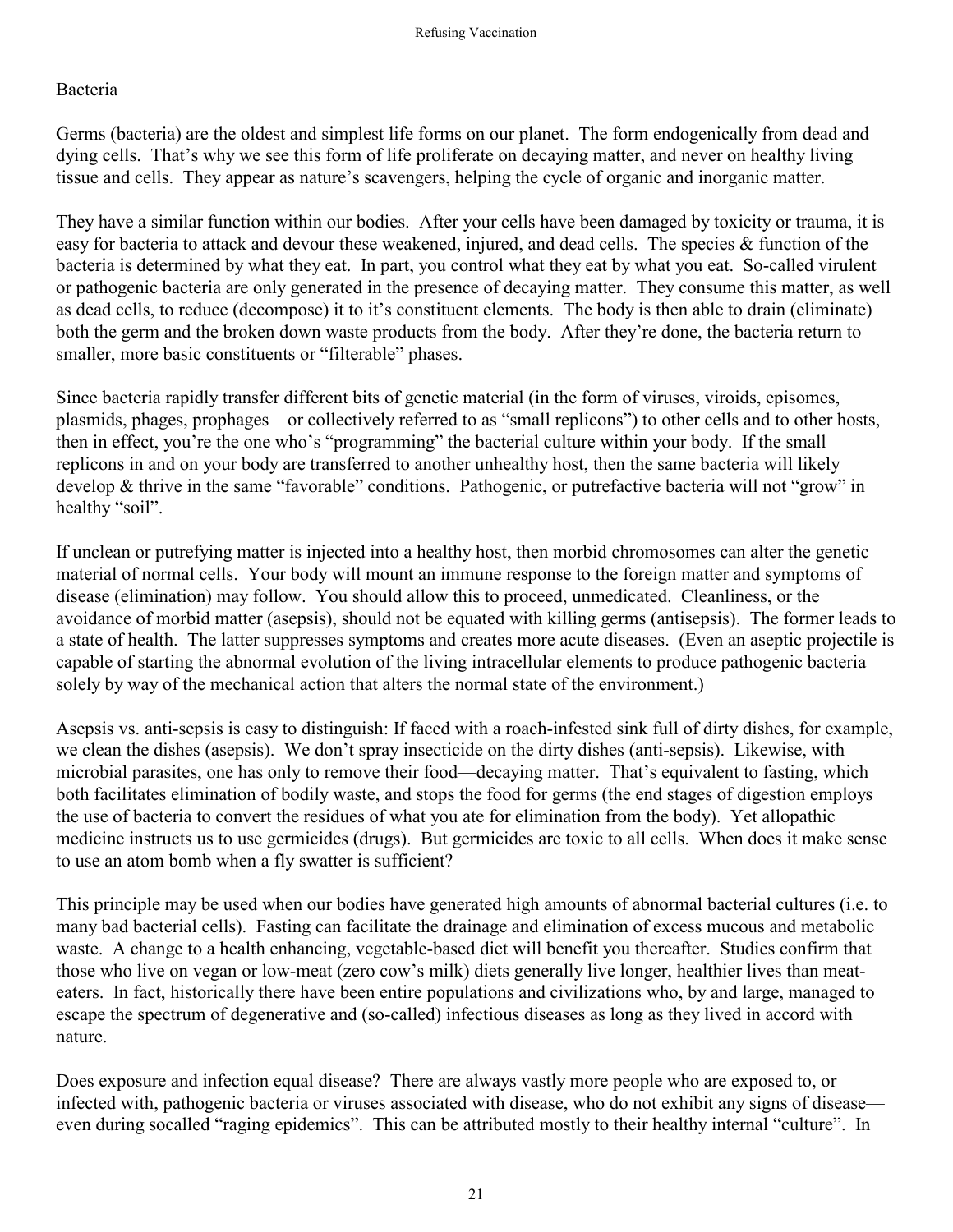almost every instance though, whether in sickness or in health, your germs are "home-grown"—products of human tissue cell degeneration, with your internal environment determining their species and pathogenicity.

The same strain of pathogenic (abnormal) bacteria excrete the same toxic waste, inducing similar symptoms in different hosts. This may explain why people exposed to the same tainted food or toxic environment exhibit the same symptoms. Doctors claim that you "must have caught" another person's disease. In fact, you've simply "cultured & harvested" your own disease, either by exposure to the same environment, or the one you created for yourself, through diet or drugs (medically prescribed or recreational).

At that point you have two choices. You can re-normalize your internal environment safely without drugs by following the principles of Natural Hygiene. Or, you can become one of the estimated one million Americans each year who suffer from prescription, drug-induced death or adverse reactions (a sub-catagory of "Iatrogenic", or medically-induced disease).

### Bacteria's Role In Nature

To understand one of the reasons for these drug reactions requires an understanding of the vital role that bacteria (both "good" and "bad") play in all life on earth.

Bacteria, also known as prokaryotes, appeared 3.5 billion years ago. Bacteria were the only forms of life for the first 2 billion years of earth's existence, living here twice as long as the life forms that evolved afterward. Therefore, their original function could not have been to attack healthy forms of life to render it diseased. The eminent American pathologist Theobold Smith—who probably contributed the most hard facts to microbiological knowledge—suggested in his classic essay, "Parisitism and Disease", that it is the biological advantage for the parasites not to kill their hosts, since disappearance of the host jeopardizes the parasite's survival. An unstable equilibrium exists between parasite and host. Disease occurs when that equilibrium is disturbed. But death is not inevitable if hygienic healing is adhered to (see articles on Natural Hygiene).

Bacteria are the ancestors of eukaryotes, or cells containing a nucleus, like our own tissue cells. Fully 10% of our own body weight consists of bacteria. Your bacterial cells outnumber your body cells by ten to one. In effect then, each of us are a living mass of bacteria. And only about 1% of all known bacterial strains are pathogenic to humans.

Without bacteria, all life on earth would cease to exist. Indeed, if it were not for the bacteria of the Proterozoic aeon, earth would have stabilized to a mostly carbon dioxide atmosphere like Mars or Venus. There is no such thing as a germ-free sustainable environment. Where there is life, there are necessarily bacteria.

Having a relatively limited number of genes that are not encased in a nuclear membrane, bacteria are necessarily "team" players. Their life cycles closely interlock with each other and the environment. The waste products of one kind becoming the food sources of the next. Bacteria prevent all living matter from becoming dust. They keep the organic and inorganic elements of the biosphere cycling. They never function as a single individual in nature. Instead, in any given ecological niche, teams of several kinds of bacteria live together, responding to and reforming their environment, and aiding each other with complementary enzymes. They are even more interdependent inside our bodies. Some produce vital enzymes and vitamins. Others covert toxic into non-toxic matter. Bacterial cells are more sensitive than body cells to foreign substances introduced into the body. So this delicate balance is disturbed when a drug or vaccine is applied.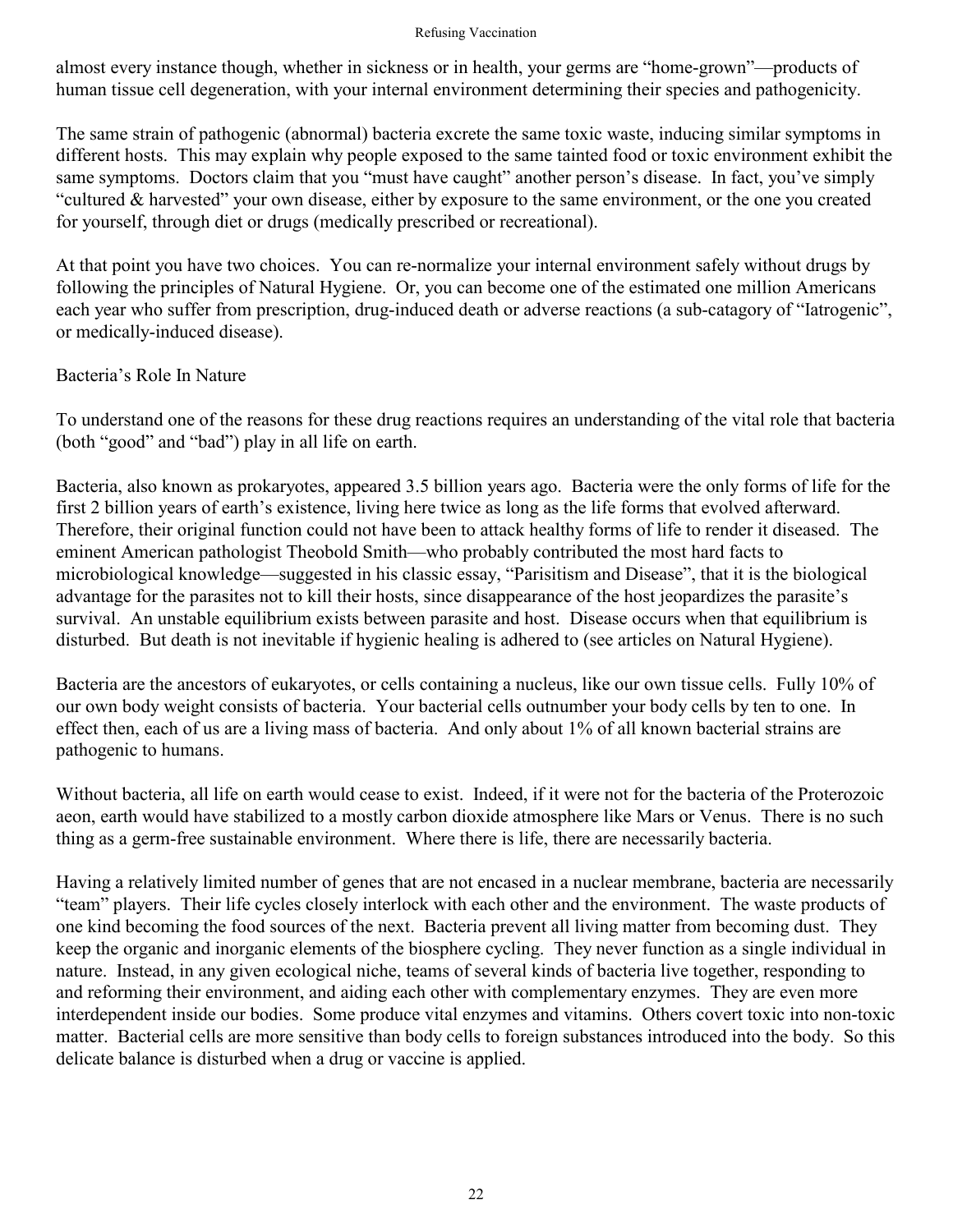### Bacteria's Role In Disease

Strains of bacteria that are associated with disease are those that proliferate on morbid, decaying matter. Inside your body, these germs, which are converting waste products for safe avenues of elimination, are killed by antibiotics. The so-called "beneficial", or "friendly" bacterial strains are also killed. This contributes to an increased buildup of waste, as well as an abnormal balance in the bacterial population. Your body soon becomes weakened, and it's efforts to expel waste vicariously—in the form of swelling, redness, pus, rash, stiffness, fever, coughing, etc.—eventually subsides. This is when the doctor may tell you that the drug is "taking effect". In reality, uneliminated waste is being stored in your tissues and vital organs. Over time, you will consequently develop acute, chronic, then degenerative diseases.

Unless waste products from our cells, as well as the waste products of certain bacteria, find avenues of escape, our bodies can be overcome by them, which can lead to death. Doctors attribute the cause of death to whichever viral or bacterial strain grows in a dish from a tissue sample taken from the organ that "failed". But obviously that's not the real cause. It's just a derivative substance found after the disease had begun.

To promote the growth of specific kinds of pathogenic bacteria, medical technicians provide a selective nutritive medium (food). However, bacteria in the real world are generally pleomorphic—their species change rapidly depending on the kind of "food" that exists around them. Pleomorphism is the transformation of more than one distinct species of bacteria in a single life cycle. For more than a century, bacteriologists have observed this trait. Ultraviolet light can induce the rod-shaped anthrax bacillus to transform into the spherical coccus. The virulent Tubercle Bacillus (tuberculosis) could be made to degenerate into harmless non "acid-fast" cocci, and then into "diphtheroid" coccobacilli. Since all strains of bacteria can potentially share all bacterial genes, then strictly speaking, there are no fixed species in the bacterial world. According to Canadian bacteriologists, Sorin Sonea and Maurice Panisset (The New Bacteriology. Boston:Jones & Bartlett, 1983), all bacteria are one organism, one entity capable of genetic engineering on a planetary scale.

It is the state of the host environment—malnourished vs. healthy—that precedes, and determines the strain of the bacteria. By altering the medium—whether in a petri dish or in your body—you then alter the germ. This means that the present biomedical model of specific etiology of disease (classifying a specific germ as the single causative agent of a specific disease) is seriously flawed. Therefore, the drugs and vaccines that medicine employs are based on a faulty construct. It means, for example, that the \$700 that NYC spends each day on each hospitalized TB patient, as well as the employment of 600 personnel in the TB section at the NYC Dept. of Health, is a scandalous waste. It means that government and private sources nationwide did not have to spend over \$700 million in 1991 alone on antibiotic treatment for TB patients. It also means that the NYC Dept. of Health policy of forcibly detaining and forcibly medicating noncompliant TB patients is criminally negligent and medically irresponsible. Even if drugging were the correct approach, antibiotic use over time merely creates resistant strains that have super-immunity to drugs.

The irony is that Robert Koch, the discoverer of the Tubercle Bacillus and considered the father of the Germ Theory of Disease, later recanted his original claim that the bacillus was the cause of Tuberculosis. However, by then the pasteurization industry was already in full force. The temperature at which milk is heated during pasteurization isn't even high enough to kill the Tubercle Bacillus. It is high enough, however, to kill the lacto bacillus that prevents the putrefactive bacteria (the germ that causes milk to sour as it decays) from taking over. Consequently, pasteurized milk does not keep longer. Instead, it rots well before the consumer is able to detect it through smell or taste.

The use of drugs (and vaccines) for infectious (inflammatory) diseases are inappropriate, and quite harmful. Since the 1960's, deaths that can be attributable to the use of steroidal medications have quietly replaced the asthma mortality rates. (The treatment has displaced the disease). Surprisingly, there are more deaths today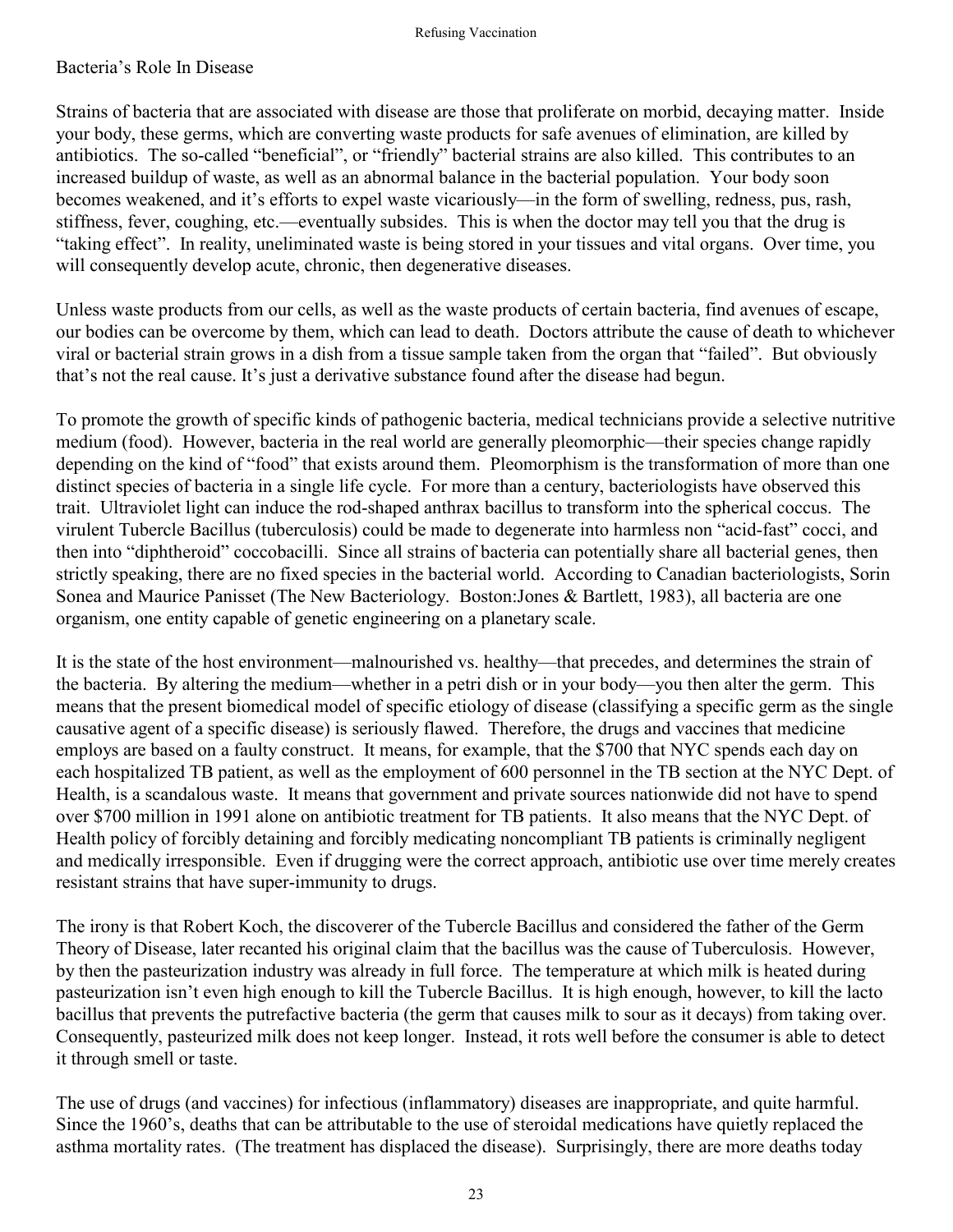from septicemia (blood poisoning caused by toxic waste from putrifactive bacteria) than there were before the use of antibiotics. Reactions from antibiotics include anaphylactic shock, aplastic anemia, and induced virulent infections. Death from penicillin still occurs. These antibiotics irritate an already over-worked liver, as well as whip the endocrine glands to a higher tempo, eventually exhausting and weakening the adrenals.

Usually the most apparent effects of antibiotics occurs in the colon. An antibiotic may kill enough of the intestine's normal microorganisms to allow more resistant competing strains to flourish and take over. If the surviving bacterium is Clostridium difficile, for example, the diarrhea from the toxins it produces could lead to severe dehydration, and possibly ulceration and perforation of the intestine. All drugs and antibiotics leave your body in an ecological mess. In fact, it is drugging that is the real reason there is such a high rate of infections among hospital patients: when you kill off one strain, you then allow others to over-proliferate).

The belief that germs cause disease allows health officials to forcibly medicate and vaccinate people. But actually, a diseased state in the host precedes the formation and growth of pathogenic bacteria. A range of "pathogenic" bacterial strains, or their genetic "blueprints" (e.g., the various cellular and sub cellular—or "filterable"—stages that bacteria cycle through), inhabit our bodies all the time. Some strains flourish in the bodily waste that accumulates well before any outward symptoms (elimination) begin to appear. Their strain (hence function) is determined by the type of waste that they feed upon. The appropriate bacteria always emerge, and are formed from, the genetic material contained in a cell's nucleus after the cell's death and decomposition—whether they were your body cells or other organic matter. It is the state of health of the host (that's you) that determines the strain of bacteria that will develop.

And 99% of the germs that live inside you are endogenic (born from within), not exogenic. Such comparatively low titers of bacteria originating from outside our bodies explains why they have virtually no effect on our health. We are constantly exposed to "infectious"agents and there are innumerable opportunities for us to "catch" a disease. Yet we don't. Even during so-called epidemics or outbrakes, it is only a handful of people who exhibit illness. Statistically, it is therefore extremely rare for a person to get the same illness twice during his or her lifetime. In fact, "infectious" diseases usually occur, if at all, within a narrow time-span of a person's life—during childhood. Yet doctors insist that you escaped illness because you built up your immunity by getting the disease the first time!

Their various explanations for vaccines that fail to protect against disease are even less plausible. In fact, many of their own studies, if one accepts their precepts and interpretations of the results indicate that vaccines only partially or temporarily confer immunity, and that repeated booster doses have little or no effect. Vaccination focuses on antibody production—just a single aspect of the immune process—and by-passes other important mechanisms and stages of the entire immune response. This explains the numerous medical studies that have found that there is absolutely no relationship between antibody count and the disease: People who prove to be highly resistant may have a low antibody count, and people who develop disease show high antibody counts. Indeed, it has been shown that children with agamma globulin anemia (e.g., they are incapable of producing antibodies), develop and recover from measles and other zymotic (so-called infectious or contagious) diseases almost as spontaneously as other children.

Other studies show that vaccination renders a substantial portion of immune bodies (T-lymphocytes) solely committed to the specific antigens involved with the vaccine. Having become committed, these lymphocytes become immunologically inert, incapable of reacting or responding to other antigens. These findings tends to support other studies that indicate that the immunological reserve for a wide range of antigens is substantially reduced in vaccinated children.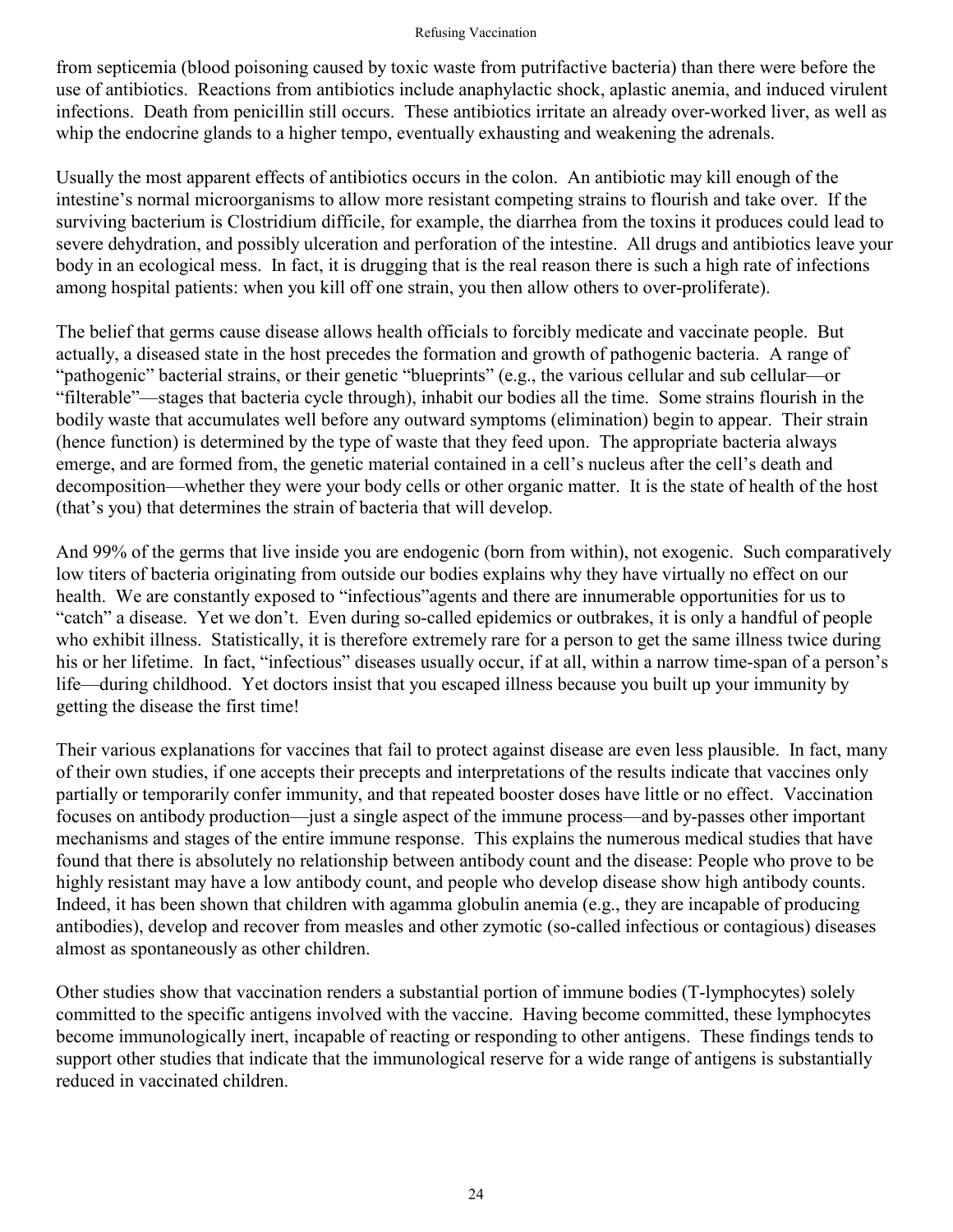Although the long-term effects of persistent circulating antigens (from vaccines) in the body are unknown, they may be the cause of continual immune suppression, disabling our ability to react normally to disease: A latent virus from a vaccine injection can be incorporated into our body cells, yet still be viewed by our immune system as a foreign entity. This is one possible mechanism to explain how vaccines provoke auto-immune diseases and recurrent infections. Ironically, vaccines seem to impair children's immune systems. Clinicians have observed ear infections, allergies, and asthma more frequently in vaccinated children. These and other ailments related to an impaired immune system effects hundreds of thousands of children each year. Perhaps the greatest tragedy are the thousands of children each year who are needlessly killed or rendered physically or mentally impaired as a result of vaccine injections in the guise of protecting their health.

Note on the issue of antibiotic resistance as it relates to autoimmune malfunction: The excessive use of germ killers (antisepsis), as opposed to traditional germ removal (asepsis) may be a factor here as well. The large molecules in antibiotics, for example, readily form antigens with proteins. When this happens, antibodies are formed in the body. If that person is exposed to other germicides in the environment, it may come in contact with the antibodies within the cells. Allergic reactions as mild as skin rashes, or as serious as anaphylactic shock, may follow.

### Viruses: How They Differ From Bacteria

Bacteria are much simpler and primitive, structurally and functionally, than other cells. They have fewer organelles, and fewer, more accessible genes that are not protected by a nuclear membrane. Viruses are the genetic material—fragments of DNA and RNA—from dead cells. Viroids are even much smaller fragments. They are not "living entities", or single-minded agents of disease. Rather, they move about from one life form to the next, transplanting grafts of DNA, and thereby keeping new mutant kinds of DNA in the widest possible circulation, thereby aiding life to evolve. A bacterium that consumes it can easily incorporate that "message" into it's own genetic structure and make use of it.

These "accessory genes", visiting from sometimes very different strains, can contain instructions that its own DNA may not have, and incorporate them into its own genetic makeup through various genetic repair mechanisms. Bacteria are nature's original genetic engineers, by being able to splice genetic fragments to and from each other. Though more difficult, some of these genetic bits can move into the genetic apparatus of nucleated (or eukaryotic) cells, such as the tissue cells of our bodies. These viruses, viroids, and other small replicons that our cells absorb, are themselves duplicated as our cells replicate.

Eventually, billions of cells may poses this new genetic message. But it is the environment inside your body that determines how cells use their genetic information. The result may be appropriate for the cell, but not necessarily for you: A toxic state, over time, can effect an increasing number of body cells causing them to mutate. Perhaps this triggers a survival reaction by causing them to over-proliferate, as in cancer. Or perhaps the poorly oxygenated environment induces certain cell organelles, which were at one time invaders of the cell who eventually stayed to take refuge from oxygen (which was toxic to them), to fall out of line and to assert their independent tendencies. Over a period of years, with increasing toxicity, an increasing number of healthy cells find applicability in the new viral instructions that they've acquired, leading to mutations.

Whichever mechanism ultimately becomes the explanation for cancer, and other mutagenic diseases, we at least know that the process doesn't commence until the internal environment of the host becomes toxic to normal, healthy cells. During the 1970's, many virologists were hoping to attribute the cause of cancer solely to the presence of oncogenic retroviruses—independent of the cellular environment of the host. However, these viruses are most often subsequently found in healthy people who never get cancer. Despite billions of taxpayer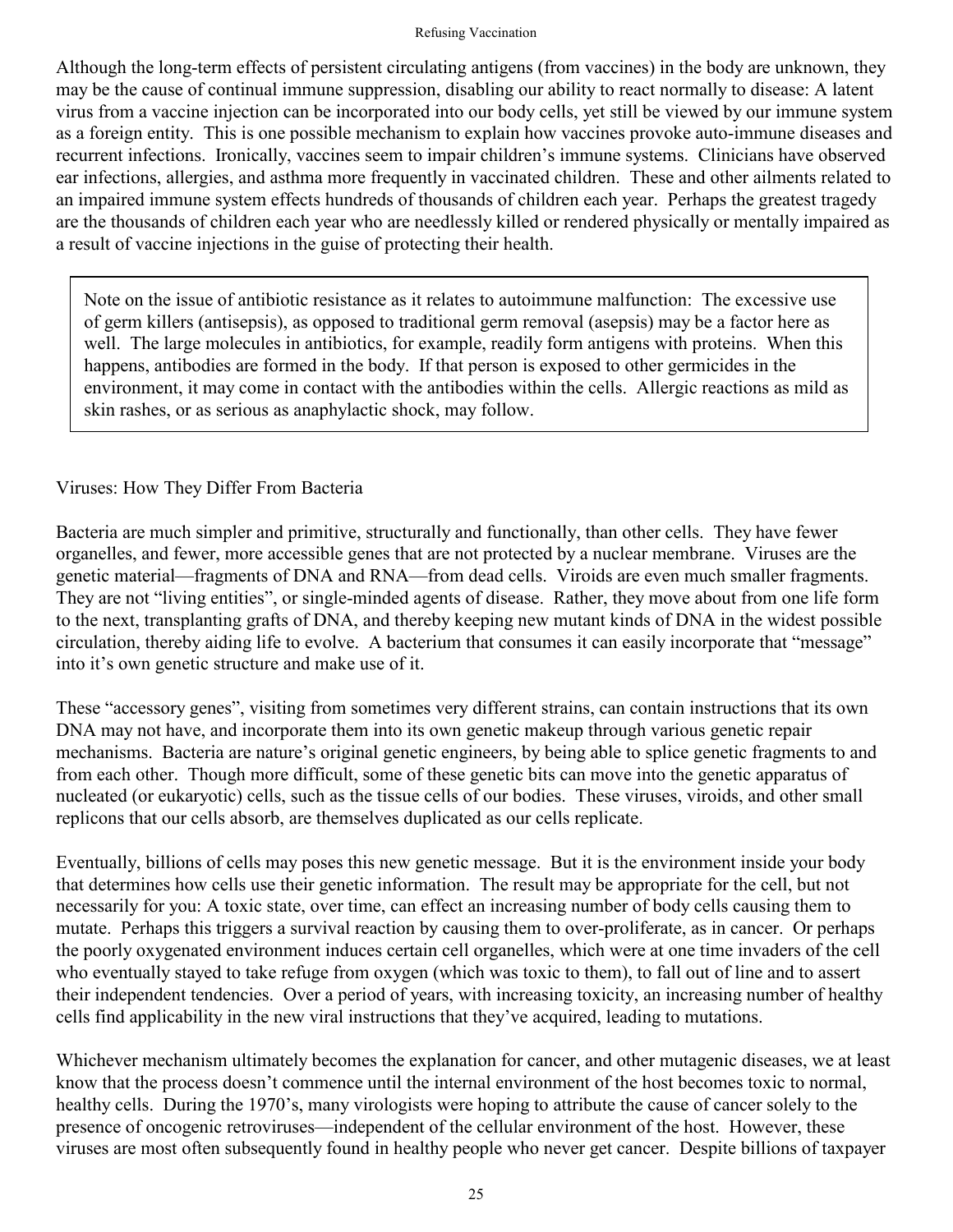dollars spent over a 15-year period known as Nixon's War on Cancer, molecular biologists at the NCI utterly failed to prove that a virus can cause cancer in humans. (In simpler species, it can.)

Many of these same "scientists" went on to invent another "viral" disease in the early 1980's—AIDS (referred to elsewhere). Geneticists in that decade were promising, by implication, that once they are able to identify and manipulate (through gene therapy) the correct tumor suppressor genes, we could then continue to pollute our bodies and still avoid cancer. This was wishful thinking at best. Because over two decades later, and many unnecessary deaths from gene therapy experiments, there's nothing to show for it. Genes have turned out to be far more complex, and interactive with environment, than they thought. The expression of any gene is, in fact, dependent upon the environment it's in. Everything, from the food you eat to the cosmetics you apply to your skin, alters this environment, and hence the genes and germs therein.

We already possess many genetic "blueprints", both inherited and acquired, for your cells to use in response to varying environmental conditions. By nourishing your cells with the correct building materials, you create the proper environment and a healthy state may be achieved. Whichever ways the allopathic mindset attempts to circumvent Nature's laws, there is usually a price to pay for doing so. Those who seek easy solutions in the form of pills and promises, pay this price. When single-payer national health insurance comes, we will all be supporting this grotesque medical industry through mandatory payroll taxes.

## What Is Natural Hygiene?

In the United States, the modern history of Natural Hygiene (NH) began in 1830. Some of the early leaders of the movement were medical doctors: Sylvester Graham, William Alcott, Mary Grove, Isaac Jennings, Russell Trall and John Tilden. The underlying philosophy of NH is that the body is self-cleansing, self-healing and selfmaintaining. Food only provides nourishment. There are no substances that possess mystical properties that heal cells, tissues, or organs. The process of cellular repair (healing) is performed by the body, and it performs this function best in the absence of foreign or extraneous matter, such as drugs, or even herbs and vitamin supplements. NH is not a religion or cult. It does not teach dogma, nor impose a morality. It is not a means unto itself. It provides a means of achieving and maintaining basic health by understanding Nature's laws. Our understanding of these laws, as well as the various modalities used to augment the natural healing process, have evolved over time. But Nature's laws have not.

Allopathic medicine takes the opposite approach. It seeks to micro-manage (usually through drugs) the aftereffects (symptoms) of metabolic dysfunction, which can only result, at best, in short-term palliation. The next disease to develop in a person so treated is often caused by the medical intervention itself. (Medical statisticians themselves estimate iatrogenisis—medically induced illness or death—to inflict hundreds of thousands annually in the U.S.) Yet they're careful, while claiming to have "conquered" one disease, not to admit to the ones that they've increased or created as a consequence of their intervention. The relationship between the second disease and the treatment for the first is not made clear to the public. Secondary drug illnesses are given harmless sounding terms like, "side-effects" or "negative outcomes". A drug, for example, doesn't "kill" a patient—the patient simply didn't "respond favorably" to the treatments.

Perhaps this deception is to be expected, considering how routinely "prestigious" medical journals have accepted for publication studies using biometric data of similar dubiousness. For example, many of the effects of medical intervention in efficacy, or pre-licensure treatment trials, such as surgical mortality or drug-induced illness, are often not considered in treatment response. This is one reason the FDA must often recall unsafe drugs that are marketed after having been "tested" for safety. Some of the most criticized (and deliberate) methodologies are among the following: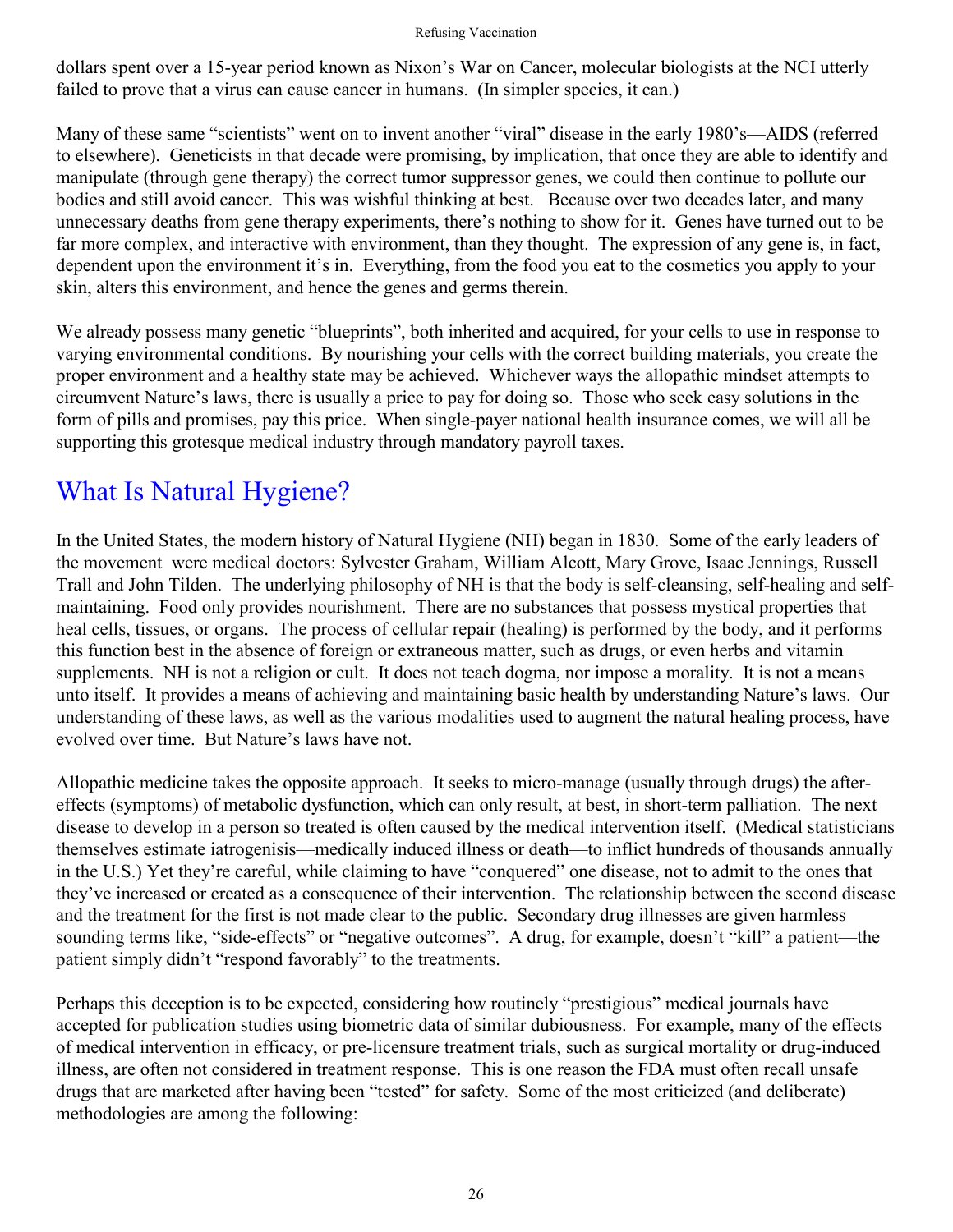• The most common reason that studies in which the control group (i.e. the group that went untreated) does better than the test group is that such studies are not written up and published. The drug company has a legitimate and vested interest in promoting it's product. The failing in not with the drug company. The failing is with everyone—particularly the news media and press—who accepts the peer-reviewed published studies as scientific. It is not. (1) Drug companies financially support medical journals; (2) It's based on a *scratch my back and I'll scatch yours* system of reviewers, all belonging to the same incestuous click, who compete for the same limited pool of research grants. In other words, it's a consensus seeking system, and consensus is not science.

• Response rates are not related to survival rates (e.g.- the drug worked as intended, but had created another different disease in place of the first one. The second disease was not mentioned).

• If subjects in the tested group die or get sicker from the drug that's being tested, then they're classified as "non-responders", and these outcomes are excluded from the study results.

• Survival rates are not related to pain-free or functional years of life. For example, as long as the subject is still breathing, it doesn't matter whether he is hooked to a machine or rendered physically dysfunctional from the effects of the treatment.

• Subjects in the non-treated (e.g.- undrugged) control groups who get well and recover from the disease (instead of getting sicker or dying as expected) are excluded from the study results on the pretext that the subject must have been initially misdiagnosed (as false positive, for example), or else a "spontaneous remmission" had occurred. A spontaneous remmission (their terminology) is in fact, a cure that is discounted in medicine simply because it is an unanticipated positive outcome that cannot be attributable to the doctor's actions or participation! In other words, if medical treatment wasn't involved, then the reasons for such a recovery is not worth exploring (very scientific, huh?). Apparently, medicine feels there is little that an ill person on his own, may do or stop doing, to effect what doctors termed a "cure". This is contrary to the tremendous successes made through hygienic measures in public health and clinical practice (read the textbox elsewhere in this brochure).

It should be emphasized that medicine doesn't consider the above practices to be fraudulent. Though criticized by some, these are accepted methodologies in medical research. The public should be aware of them, because it is for the public that these deceptions are performed: For medicine to continue as a profit-making enterprise, they must convince the public that they are making progress against disease. Congress appropriates billions of dollars each year to biomedical research. Billions more are spent by medical consumers. Medicine must be able to show, or promise to show, something in return. As these few examples show, they achieve this goal by way of flim-flam.

## Allopathy vs Natural Hygiene

Medicine also places a strong distinction between prevention and cure. "Prevention" equates to annual checkups and medical tests before symptoms appear. The implication is that disease is inevitable and should be detected early. "Cures" are attempted only after symptoms are detected. (However, the disease process really begins before detectable symptoms.) In both stages, the role of the patient is passive. For Natural Hygiene, the role of the "patient" is active. "Prevention" is lifestyle: you do what is good for you and stop what is bad. Disease is not inevitable if the proper lifestyle is followed. "Prevention" and "cure" are one in the same, because the former determines the latter.

Diet is an important component in the Hygienic lifestyle. Unlike conventional medicine, NH doesn't subscribe to the "everything in moderation" philosophy. Some things are poisonous, and they have some effect—even in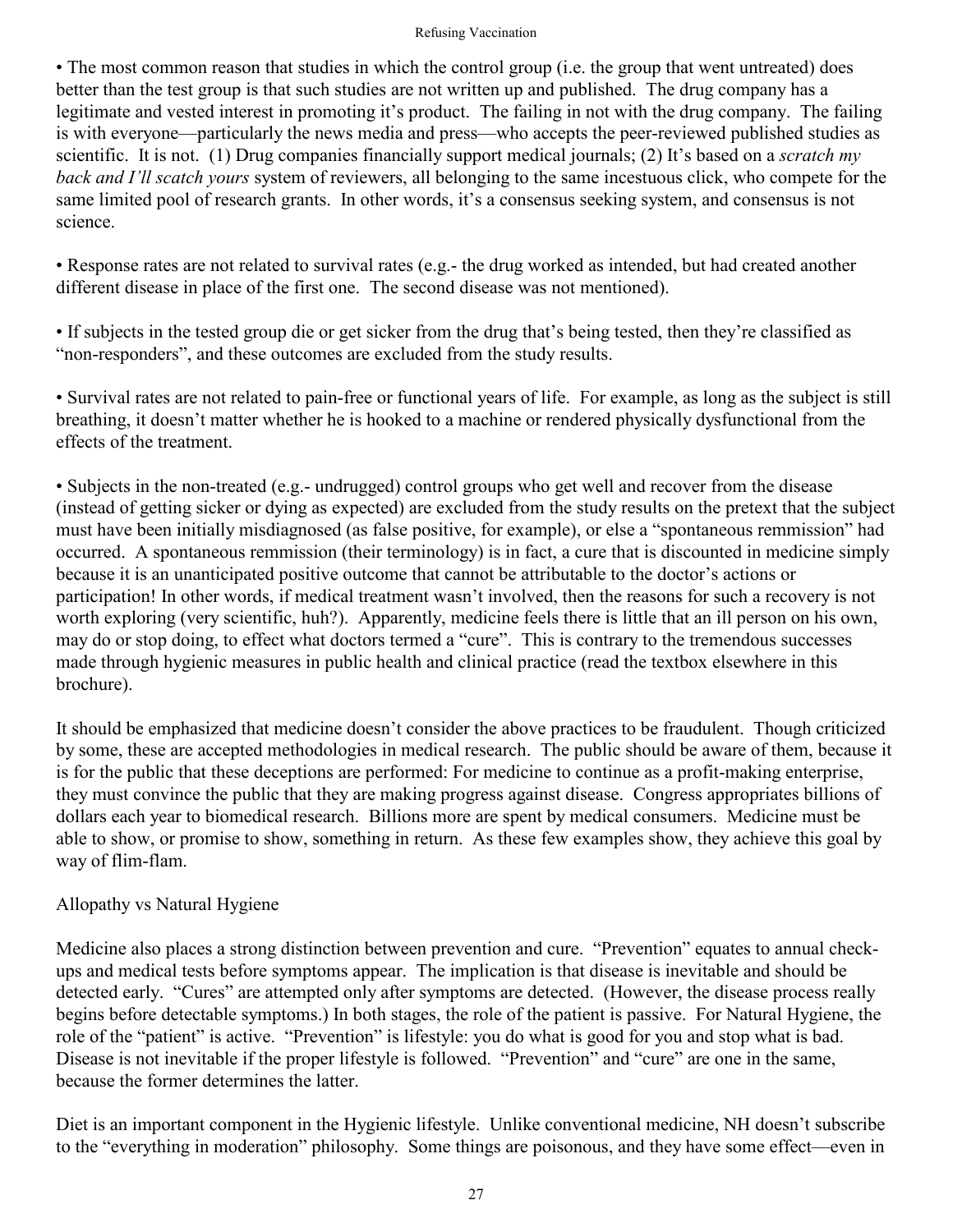moderation. We may not discern any effects, but there is a biological effect—however small—to everything we do. Physiologically, humans most resemble other herbivores in the animal kingdom. A vegetable-based diet, free of refined and fractionated "foods", is recommended for many sound health reasons. For example, those nations that lead the world in meat and dairy consumption, also lead in the incidence of degenerative diseases. In fact, almost all degenerative diseases (cancer, osteoporosis, cardiovascular, gastrointestinal, atherosclerosis, hypertension, diabetes, urinary disease, etc.) may be prevented, reversed or ameliorated by adopting a vegetarian diet. The wholesale slaughter of billions of farm animals (cows, pigs, fowl) annually supports one of the largest sectors of our economy—meat, poultry, milk, eggs, as well as secondary industries like leather and soap. Even though there is a preponderance of literature that documents the benefits of vegetarianism, it is rare that we hear or read about it through the major media. Such a major change would threaten large institutions which are linked or supported by these industries. Also, like drug addicts, most people are addicted to their barbecued steaks. It is extremely difficult for most people to modify their diet, especially when the food industry extols the so-called benefits of meat and dairy. The weight of the evidence linking diet to disease has been shielded from the public almost as effectively as the evidence linking vaccinations to disease.

One clinical modality that is used by Natural Hygienists, and adopted by other "alternatives" to allopathic medicine, is to fast only on distilled water during an illness. That's why a loss of appetite accompanies most illnesses. That's why no digestive juices can be produced during a fever (etc.). This physiological rest period facilitates bodily elimination of excessive waste and the bacteria that feed upon it. Fasting can be safely performed by most people if the principles of Natural Hygiene are followed. Even degenerative diseases have been reversed through properly conducted fasts.

Intake of food would divert energy and resources towards digestion and assimilation, and away from detoxification (mostly by the liver) and elimination. But pharmaceutical drugs, as stated, have even more harmful effects. If the use of medication leads to death, you may hear the doctor say that the patient "did not respond to treatment", or "died of toxic shock". If the patient survives, adverse effects can be manifested later—as chronic and degenerative diseases, including neurological effects. Thus we never associate diseases later in our life with medications that are taken today.

We usually heal and survive the immediate effects to our health in spite of what doctors do to us. But this wasn't the case during the half century prior to 1920, when allopathic physicians still employed mercury for syphilis, digitalis for heart disorders, Quinine for malaria, and as well as the use of strychnine, arsenic, opium, calomel and also bleeding the patient. (Note—digitalis is still prescribed today for heart problems while mercury and formaldehyde is used in vaccines!). One of the more famous drugs that contained both mercury and arsenic was used to "cure" syphilis: Salversan made a quick fortune for it's German manufacturer after Paul Erlich had been awarded the Nobel Prize in 1908 for developing it. This was before others realized that it could only "kill" syphilis only if it killed the patient along with it. Salversan vanished unnoticed from the world's pharmacopeia. Paul Ehrlich kept his Nobel Prize, and Hollywood later made a popular movie glorifying Ehrlich and his "discovery".

Patients did very poorly on all of these early allopathic treatments. This is why allopathic treatments were the least favored by the public at that time. The joke then (and should still be today) was, "is there any cure for the doctor's treatment?" Therefore, real "progress" in medicine has actually been due to the shift towards less toxic sub-lethal doses of poisons in their attempts to check necessary bodily eliminations. Allopathic medicine does not distinguish between symptoms and cause. Hence, they "treat" only symptoms. By successfully suppressing elimination, conventional doctors believe that they are curing disease. Instead, they are driving it deeper into our bodies. The symptoms associated with disease are actually indicators of a cure in progress, if it is left to run its course unmedicated, and if the person still has the capacity to recover.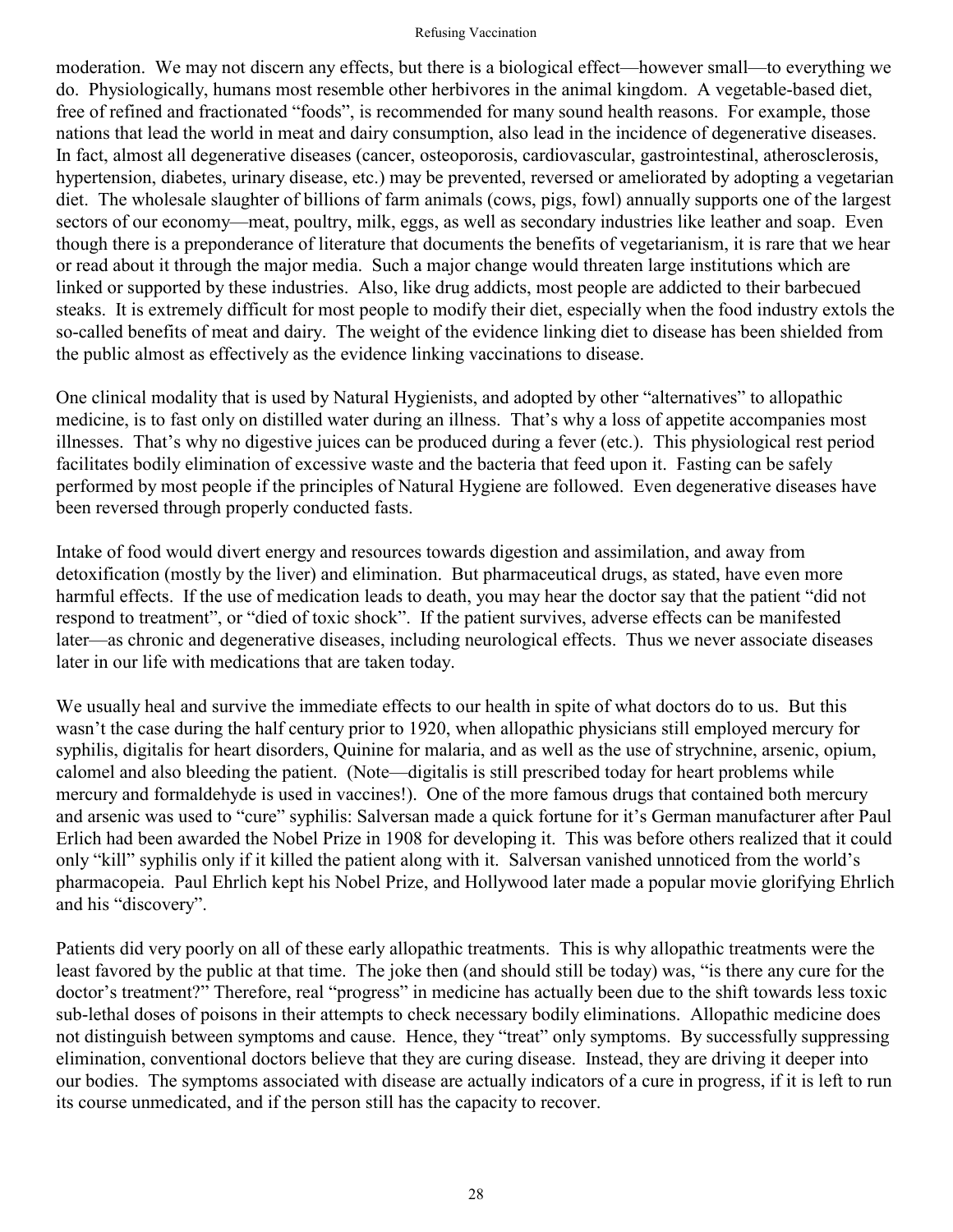You can kill a germ with a drug. But then they become an even greater toxic load than when they were alive. The feeding cells of the immune system (macrophages, granulocytes, and monocytes) then have to work harder. The germ will also return in a more resistant form if you fail to alter the nutritive medium that they prefer. Meanwhile, you're still left with the waste matter that they were feeding upon—as well as an imbalance in the population of microorganisms as a result of the drug. Add to this the toxic, debilitating effects of the drug itself, and the result is a body that cannot efficiently process and eliminate waste. For a cell with this problem, death is the result. For complex animals, death usually approaches gradually, in the form of chronic and degenerative diseases—which is the real epidemic in "advanced" societies.

Remember, a pathogenic germ's only destructive effect on you is caused by the byproducts of it's metabolism, or how it may compete with the host for some factor essential to vital processes. The more of them, the more of an effect they have. Germs are formed from the cells of the food that you provide your body by way of diet, as well as from the nuclear material derived from your own body cells after they expire. If you consume normal food for a human (predominantly vegetables, fruits, nuts, seeds, sprouts, whole course grains, legumes), then normal bacteria will develop. Your body only becomes "infected" by what you supply it, and not by someone coughing in your direction.

## Options For Parents

There are other theories of "infectious" (inflammatory) disease and immunity advocated by scientists and physicians in medicine and by practitioners in other disciplines. Their modalities of prevention & treatment have been practically applied by parents and health practitioners for generations with clinical success. Succeeding generations of Hygienic practitioners have added to our understanding of the natural healing process, which is comparably superior to vaccines and drugs.

The prevention of inflammatory diseases, and the ensuing complications from drugging or even feeding during the illness, would be better achieved through non-toxic, holistic approaches. Childhood "infectious" diseases are not "killer" diseases, despite what some doctors may tell you. Mortalities from "infectious" diseases are rare, but when they do occur, they are the result of pre-existing malnutrition, or treatment with antibiotics and other drugs. Even feeding a child during these severe eliminative crises may be fatal. Children treated in accord with the principles of Natural Hygiene, without drugs, do not die from "infectious" diseases.

The Responsibilities of Parents

Even if there were some benefit from vaccination, would any sum of money be adequate compensation for the care of a physically or mentally impaired child for the remainder of his/her life? Before you subject your child to these risks, make every effort to become informed. You are ultimately responsible for your child's health—not your doctor, and not the Health Dept.

As the parent, the decision is yours alone to make. At this point you should have many questions. But considering what you may have learned thus far, you cannot defer this decision to your doctor. Most doctors will urge you to vaccinate. That's what they were taught. Doctors were taught to do many things that were later discovered to be wrong, despite warnings from Natural Hygienists and outspoken critics within medicine.

Tonsillectomies (which are not as much in fashion as they were 2-3 decades ago), hysterectomies, swine-flu and pertussis vaccines, silicon breast implants, Prozac, Halcion, and Orafix are just a few widely known examples. So there's little chance of getting your doctor's support in your decision not to vaccinate your child. Don't even try. Doctors who have dissented on this and other mainstream policies have had their careers hurt by their colleagues and state medical boards. Doctors are aware of this. Your doctor has his business—and you have yours.